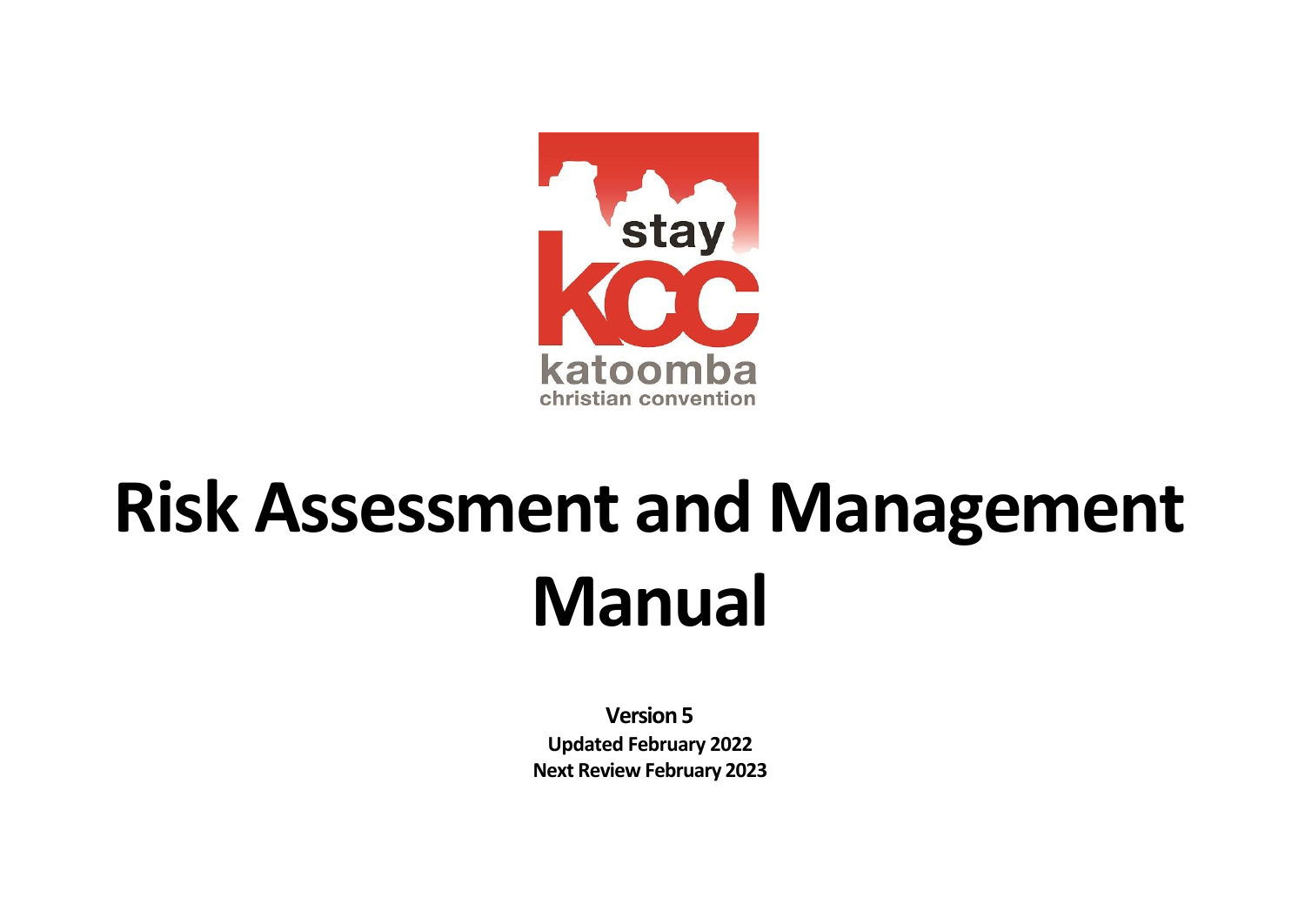## **Contents**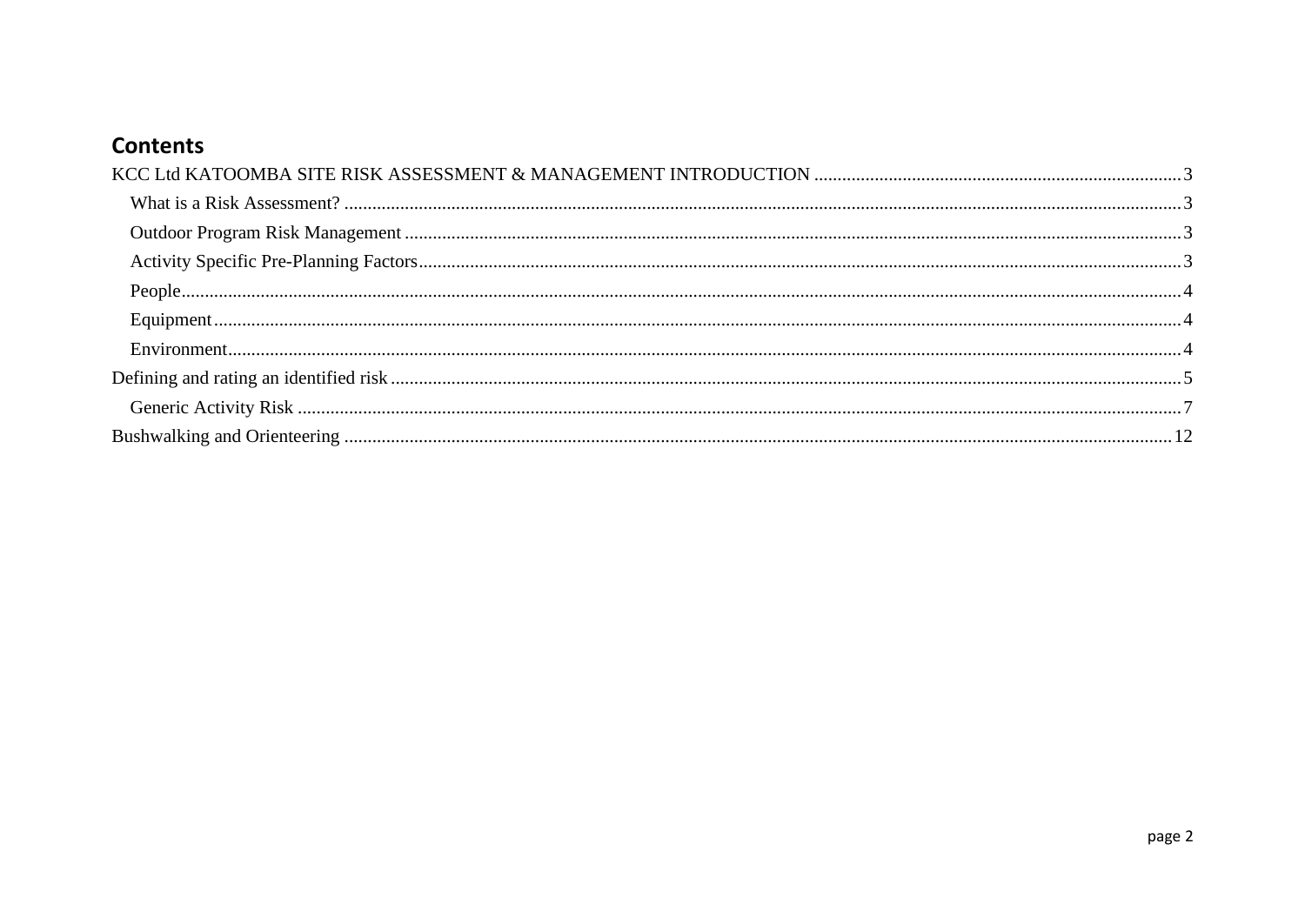#### **KCC Ltd KATOOMBA SITE RISK ASSESSMENT & MANAGEMENT INTRODUCTION**

<span id="page-2-0"></span>This document has been prepared to assist teachers/parents who are bringing school groups to the Katoomba Christian Convention for camps. This risk assessment (RA) should be used in conjunction with any RA compiled by a representative of the Department of Education and Training or the school undertaking the on-site camp. The intention of this document is to illustrate recognized hazards and how these are dealt with at the KCC Ltd Katoomba venue site.

#### <span id="page-2-1"></span>**What is a Risk Assessment?**

A risk assessment is simply a look at what could go wrong – both before and during the activity – and then deciding on ways to prevent – or minimize – these potential problems.

#### <span id="page-2-2"></span>**Outdoor Program Risk Management**

The company, trading as Katoomba Christian Convention Risk Assessment and Management is in line with current Industry standards as defined by TAFE NSW and ORIC AAS at the time of writing. The following information is paraphrased standards from both sources as adhered to by KCC.

When planning for Adventure Activities leaders and the organisation consider the following factors;

#### <span id="page-2-3"></span>**Activity Specific Pre-Planning Factors**

- Safe access routes to, from and within the site
- Access tracks are suitable and environmentally sustainable
- Supervision requirements specific to the site/s being used (during activity, whist in safe areas and during transition)
- Ideal characteristics relevant to activity (e.g. Appropriate level of difficulty in: orienteering course, abseil heights, archery target
- distance)
- Equipment is appropriate for this site and activity
- Boundaries and 'Safe areas' are clear and appropriate supervision is possible
- For activities in cliff environments Stability and soundness of the cliff face and surrounding rock formations.
- Anchors and belay systems are solid, sound and suitable to site and participants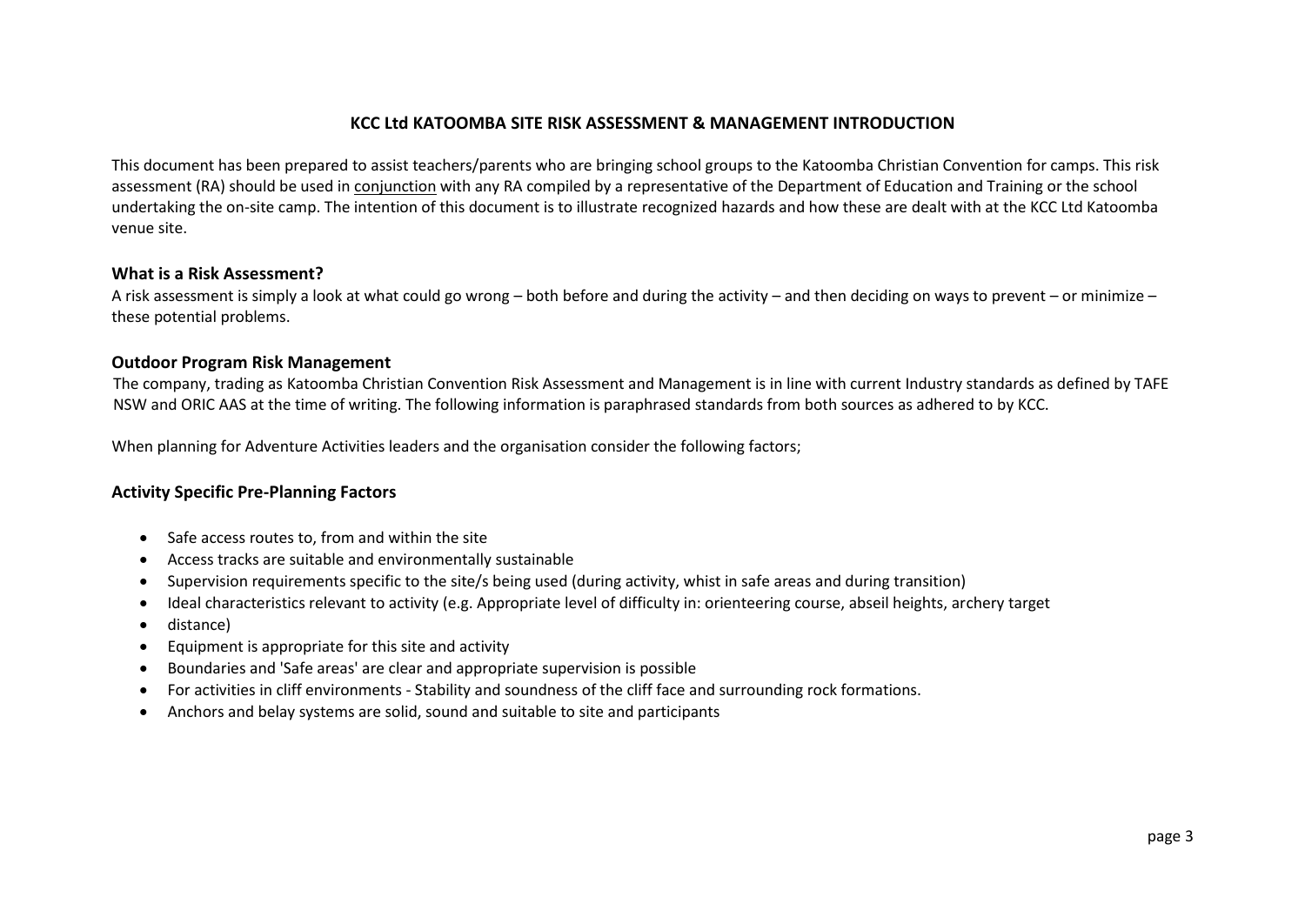#### <span id="page-3-0"></span>**People**

- Client objectives and outcomes of the activity
- Skill, experience and/or physical fitness required by leaders and participants
- Food and water requirements
- Leader to participant ratio
- The plan for the pre-activity briefing is appropriate to the situation
- Standard of care and supervision requirements for the group
- The emergency response strategies are sufficient and relevant; evacuation points, assembly areas and escape routes are identified.

#### <span id="page-3-1"></span>**Equipment**

- Safety equipment is used in accordance with the manufacturers recommendations
- Personal equipment is appropriate for the anticipated conditions
- Participants are informed of the type and quality of equipment they are expected to bring
- Equipment supplied to participants or leaders is appropriate and in working order
- Navigation devices appropriate to the situation are available
- Communications equipment and network coverage availability within the area of operations as required; (GSM Mobile, Satellite Mobile or UHF/VHF/HF radio).
- Back-up communication devices and batteries or an alternative means of communicating is available
- Appropriate support and back up resources are available (vehicle, driver and communications)

#### <span id="page-3-2"></span>**Environment**

- Landowner or Land managers permission to access the area of activity e.g. National Parks and Wildlife for Abseiling
- The Environmental Sustainability Plan is relevant to the specific activity in the specific location
- Duration of the activity, the terrain, remoteness and access
- Seasonal factors (snow, bushfire, drinking water and track conditions)
- Anticipated weather conditions and potential for extreme weather events
- Circumstances where it is appropriate and/or required to modify, postpone or cancel and activity due to weather conditions

Please note: KCC Activity Leaders have access to detailed information regarding standards in running activities, site specific risks and emergency plan details, via internal KCC Emergency Manual and other information.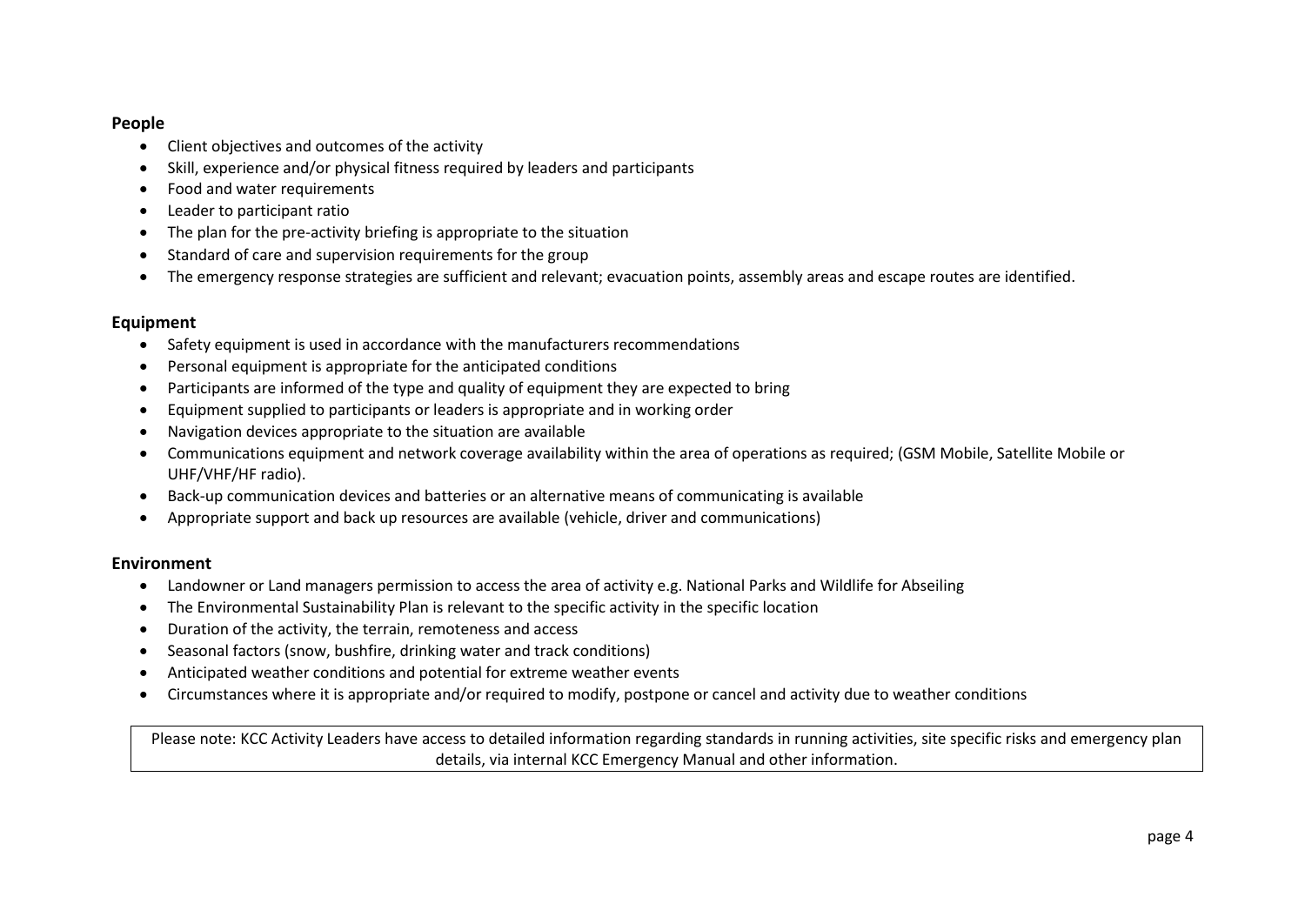#### <span id="page-4-0"></span>**Defining and rating an identified risk**

A Risk is the amount of harm that can be expected to occur during a given time period due to specific harm event (e.g., an accident). Statistically, the level of risk can be calculated as the product of the probability that harm occurs (e.g., that an accident happens) multiplied by the severity of that harm (i.e., the average amount of harm or more conservatively the maximum credible amount of harm). In practice, the amount of risk is usually categorized into a small number of levels because neither the probability nor harm severity can typically be estimated with ultimate accuracy and precision.

A Risk Matrix is a matrix that is used during Risk Assessment to define the various levels of risk as the product of the **harm probability categories** and **harm severity categories.** This is a simple mechanism to increase visibility of risks and assist management decision-making. Although many standard risk matrices exist in different contexts (US DoD, NASA, ISO) individual projects and organizations need to create their own or tailor an existing risk matrix.

The harm severity index as used in this RA is categorized as:

Catastrophic - Permanent disabling injury e.g. blindness, quadriplegia, loss of hand/s or Death (rating number 5) Major - Extensive permanent injury e.g. loss of fingers. Extended hospitalization (rating number 4) Moderate - Significant non- Permanent Injury. Overnight hospitalization (rating number 3) Minor - Treatment by Medical professional / hospital outpatient (rating number 2) Noted and treated - Dealt with by staff. First Aid (rating number 1)

The probability of harm occurring might be categorized as 'Certain' - (rating number 5), 'Likely' (rating number 4), 'Possible' (rating number 3), 'Unlikely' (rating number 2) and 'Rare' (rating number 1).

The resultant "risk" is calculated by multiplying the harm severity and the probability of harm. For example, a Catastrophic (rating 5) severity occurring "rarely" (rating 1) will produce a risk rating of 5, which is a "High" risk. The mitigating and risk reduction strategies for the particular rated risks would include the following;

**Low risk** – continue with activity, plan the activity to eliminate minor injuries, treat any minor injuries

**Moderate risk** – re-design of the activity to eliminate or downgrade the identified risk, put in place control measures – continue with modified activity with controls in place

**High risk** – total re-design of the activity to eliminate or downgrade the identified risk, put in place control measures, if re-design not successful then do not conduct activity

**Catastrophic risk** – do not conduct the activity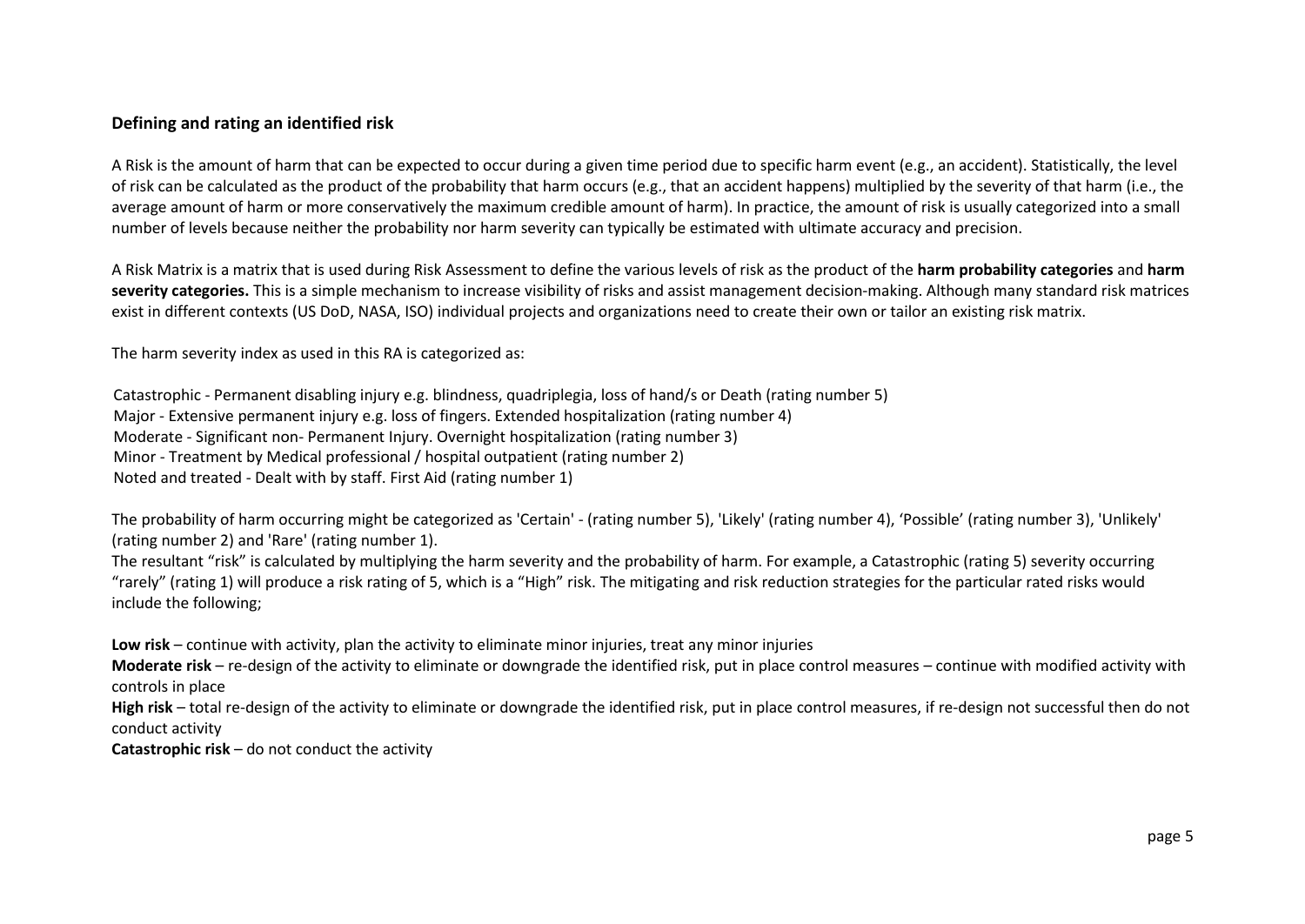The resulting Risk Matrix as used by KCC is as shown below:

|            |                         |                                 |                          | <b>Consequences</b> |                  |                      |                    |
|------------|-------------------------|---------------------------------|--------------------------|---------------------|------------------|----------------------|--------------------|
|            |                         |                                 |                          | 2                   | 3                | 4                    | 5                  |
|            |                         | <b>Risk Assessment</b>          | <b>Noted and treated</b> | <b>Minor</b>        | <b>Moderate</b>  | <b>Major</b>         | Catastrophic       |
|            |                         | <b>Matrix</b>                   |                          |                     |                  |                      |                    |
|            |                         |                                 | Dealt with by staff      | Treatment by        | Significant non- | Extensive            | Permanent          |
|            |                         | 2014                            |                          | Medical             | Permanent        | permanent injury     | disabling injury   |
|            |                         |                                 | First Aid                | professional /      | Injury.          | e.g. loss of fingers | e.g. blindness,    |
|            |                         |                                 |                          | hospital outpatient |                  |                      | quadriplegia, loss |
|            |                         | Assessing the level of risk     |                          |                     | Overnight        | Extended             | of hand/s          |
|            |                         | associated with a hazard before |                          |                     | hospitalization  |                      |                    |
|            |                         | applying management             |                          |                     |                  | Death                |                    |
|            |                         | Strategies.                     |                          |                     |                  |                      |                    |
| Likelihood |                         |                                 |                          |                     |                  |                      |                    |
|            | 5                       | Almost certain to occur in      | High (H)                 | High (H)            | Extreme (E)      | Extreme (E)          | Extreme (E)        |
|            |                         | most circumstances              |                          |                     |                  |                      |                    |
|            | 4                       | Likely to occur frequently      | Moderate (M)             | High (H)            | Extreme (E)      | Extreme (E)          | Extreme (E)        |
|            | $\overline{\mathbf{3}}$ | Possible and likely to occur    | Moderate (M)             | High (H)            | High (H)         | Extreme (E)          | Extreme (E)        |
|            |                         | at some time                    |                          |                     |                  |                      |                    |
|            | $\overline{2}$          | Unlikely to occur but could     | Low $(L)$                | Moderate (M)        | High(H)          | High (H)             | Extreme (E)        |
|            |                         | Happen                          |                          |                     |                  |                      |                    |
|            | $\mathbf{1}$            | May occur but only in rare and  | Low $(L)$                | Low $(L)$           | Moderate (M)     | Moderate (M)         | High (H)           |
|            |                         | exceptional circumstances       |                          |                     |                  |                      |                    |
|            |                         |                                 |                          |                     |                  |                      |                    |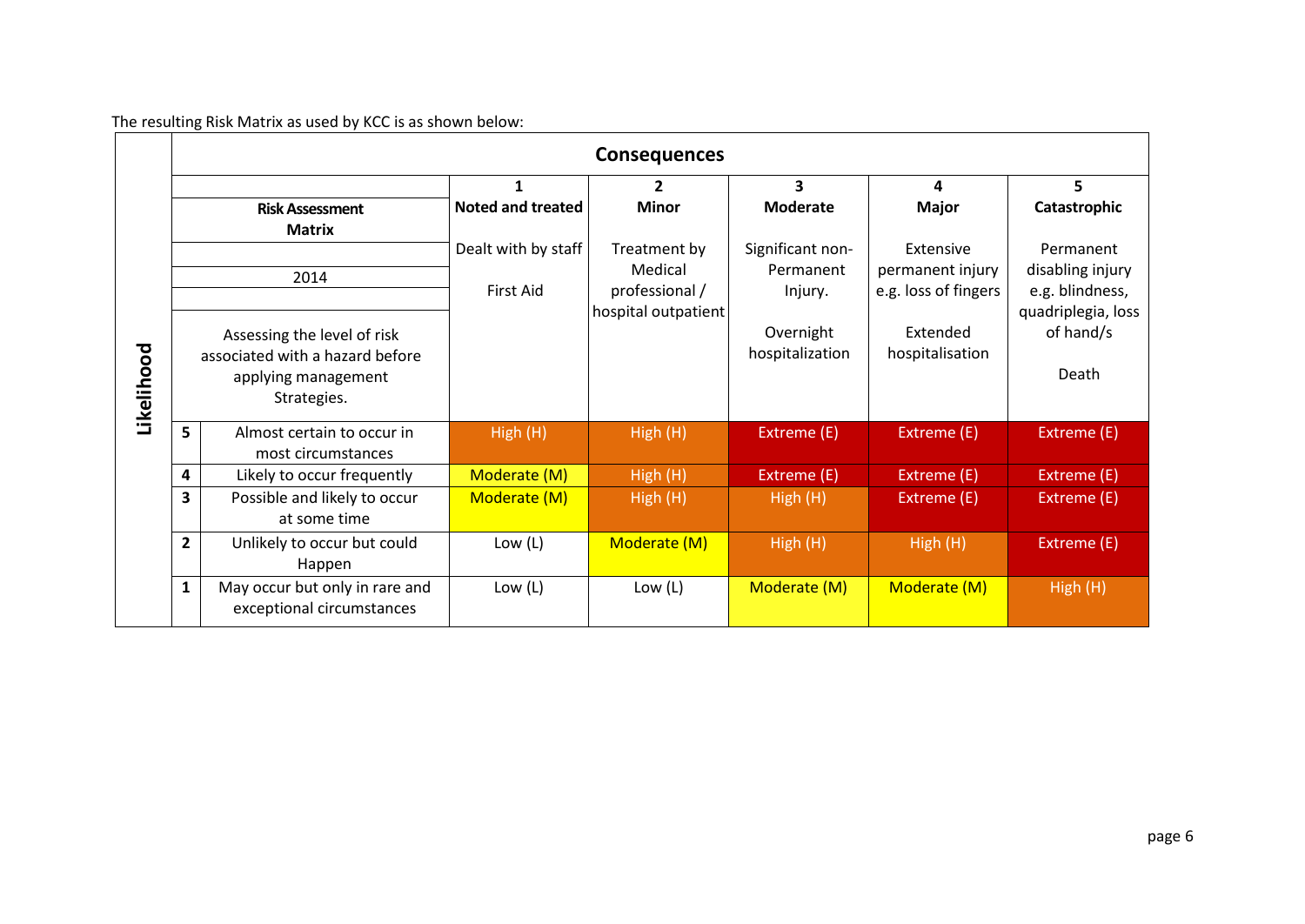## **Generic Activity Risk**

### Present at most activities

<span id="page-6-0"></span>

| <b>Hazard</b>                                      | Likelihood     |                | Consequences Management Strategy                                                                                                                                                                                                                                                                                                                                                                                                                                                                                                                                                                                                                                                                                                                                                                                                                                                     | <b>Generic</b><br><b>Risk</b><br>Rating | <b>Modified</b><br><b>Risk</b><br>Rating |
|----------------------------------------------------|----------------|----------------|--------------------------------------------------------------------------------------------------------------------------------------------------------------------------------------------------------------------------------------------------------------------------------------------------------------------------------------------------------------------------------------------------------------------------------------------------------------------------------------------------------------------------------------------------------------------------------------------------------------------------------------------------------------------------------------------------------------------------------------------------------------------------------------------------------------------------------------------------------------------------------------|-----------------------------------------|------------------------------------------|
| <b>Existing medical</b><br>problems<br>exacerbated | 3              | $\overline{2}$ | Activity is appropriate to student/client group<br>Clients to be made aware of the difficulty level of the activity<br>First aid kit & communication device are carried at all times in an accessible position<br>All staff to have appropriate qualifications and/or experience for leading the activity<br>Before the activity commences there is an emergency response procedure already in place<br>Staff to be familiar with area to be used, including emergency procedures &<br>evacuation options<br>• An appropriate level of communication is carried i.e. Satellite phone, mobile, 2-way<br>radio, depending on the setup of the trip<br>Participants sign a waiver form before joining activity, parents or guardians to sign for<br>minors<br>Participants complete a medical form and bring any required medications on trip<br>Check clients have required medication | High                                    | Mod                                      |
| Personal stress<br>and anxiety                     | $\overline{3}$ | $\mathbf{1}$   | Properly brief people ensuring proper communication is delivered.<br>Support and encourage everyone, giving an option to participate or not.<br>Assist participants to be challenged, sometimes outside their comfort zone but within<br>coping levels.                                                                                                                                                                                                                                                                                                                                                                                                                                                                                                                                                                                                                              | Mod                                     | Low                                      |
| Hypothermia                                        | $\overline{2}$ | 2              | Ensure all participants have a raincoat and appropriate clothing for the weather (i.e.<br>Thermal, fleece or wool as warm clothes)<br>Participants must have on hand spare warm clothes<br>Ensure adequate drinking water<br>If group members get wet and the weather is cold, stop, get dry and warm up<br>Gear list provided prior to trip explaining quality e.g. expected temperatures and sleeping<br>bag standards<br>During extreme weather conditions, e.g. snow, certain activities will follow contingencies.<br>Group is made aware of the risk of hypothermia and ways of avoiding<br>Pre-plan by monitoring weather forecast and by receiving real time updates                                                                                                                                                                                                         | Mod                                     | Low                                      |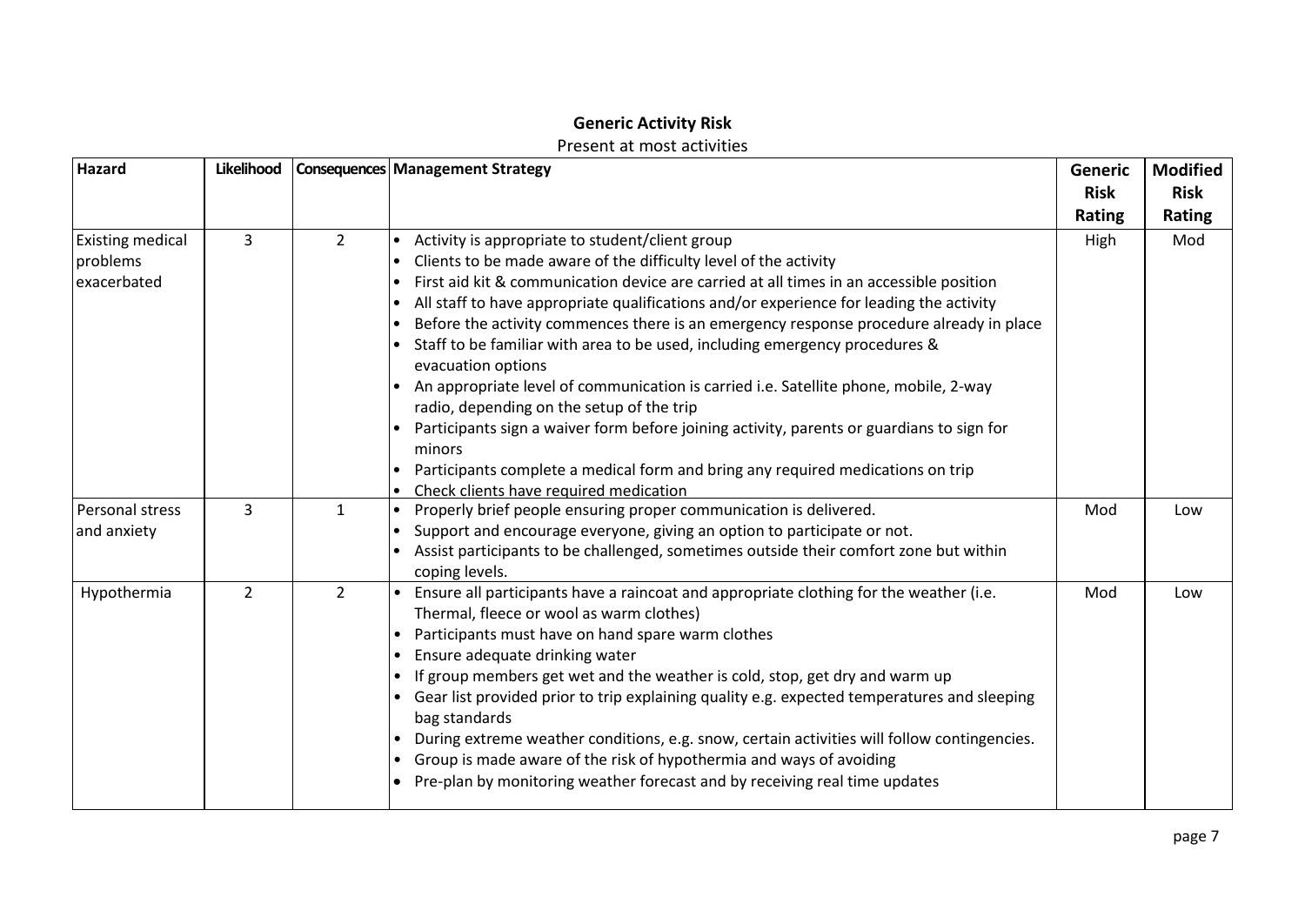| <b>Hazard</b>           | Likelihood     | Consequences | <b>Management Strategy</b>                                                                               | Generic       | <b>Modified</b>    |
|-------------------------|----------------|--------------|----------------------------------------------------------------------------------------------------------|---------------|--------------------|
|                         |                |              |                                                                                                          | <b>Risk</b>   | <b>Risk Rating</b> |
|                         |                |              |                                                                                                          | <b>Rating</b> |                    |
| Sunburn                 | 3              | $\mathbf{1}$ | Everyone has adequate water, is encouraged to drink and has access to resupply                           | Mod           | Low                |
|                         |                |              | Have regular breaks to ensure sun safe guidelines                                                        |               |                    |
|                         |                |              | Correct clothing and footwear to be worn<br>$\bullet$                                                    |               |                    |
|                         |                |              | Have appropriate first aid for treatment of sun - burn, carry cool packs and excess water for<br>cooling |               |                    |
| Poor attitude           | 3              | $\mathbf{1}$ | Brief students on appropriate standards of behaviour                                                     | Mod           | Low                |
| causing                 |                |              | Model appropriate behaviour to the students                                                              |               |                    |
| disruption or           |                |              | Utilize a behavioural contract e.g. Full value contract                                                  |               |                    |
| injury                  |                |              | Take disciplinary action                                                                                 |               |                    |
|                         |                |              | Remove client from location and/or course                                                                |               |                    |
| Bus involved in         | 1              | 5            | First aid qualified staff/ First aid equipment carried                                                   | High          | Mod                |
| vehicular               |                |              | Communication equipment carried                                                                          |               |                    |
| accidents/              |                |              | Driver to be familiar with access route                                                                  |               |                    |
| incidents               |                |              | Driver to have required rests and be free of alcohol/drug influence                                      |               |                    |
|                         |                |              | Clients to not distract driver and/or navigator                                                          |               |                    |
|                         |                |              | Be aware of alternate routes in case of road closures e.g. from traffic accident, fire or snow           |               |                    |
|                         |                |              | Bus/Car to avoid (if possible) low visibility periods of the day (sunrise/sunset)                        |               |                    |
| Animal bites/           | $\overline{3}$ | $\mathbf{1}$ | First aid qualified staff/First aid equipment carried<br>$\bullet$                                       | Mod           | Low                |
| stings                  |                |              | Communication equipment carried                                                                          |               |                    |
|                         |                |              | Responsible person to stay on site at night in case of emergency                                         |               |                    |
|                         |                |              | Brief students to zip up tents when not inside them to prevent insects from entering.                    |               |                    |
|                         |                |              | Warn against the handling of any animal                                                                  |               |                    |
|                         |                |              | Snake bite briefing on what to do/what not to do                                                         |               |                    |
|                         |                |              | Choose campsite free of potential nests or attractants/Any wasp or bee habitats to be reported           |               |                    |
|                         |                |              | to office for removal                                                                                    |               |                    |
| <b>Bushfire in Blue</b> | $\overline{2}$ | 5            | Smoke from even distant fires can exacerbate medical conditions such as asthma, follow                   | Extreme       | Cancel             |
| Mountains               |                |              | contingencies as required, monitor Fires Near Me App and RFS recommendations                             |               | activity           |
| <b>District</b>         |                |              | Follow advice from RFS re: whether it is safe to remain or evacuation is advised                         |               |                    |
|                         |                |              | Follow procedures in KCC Emergency Manual                                                                |               |                    |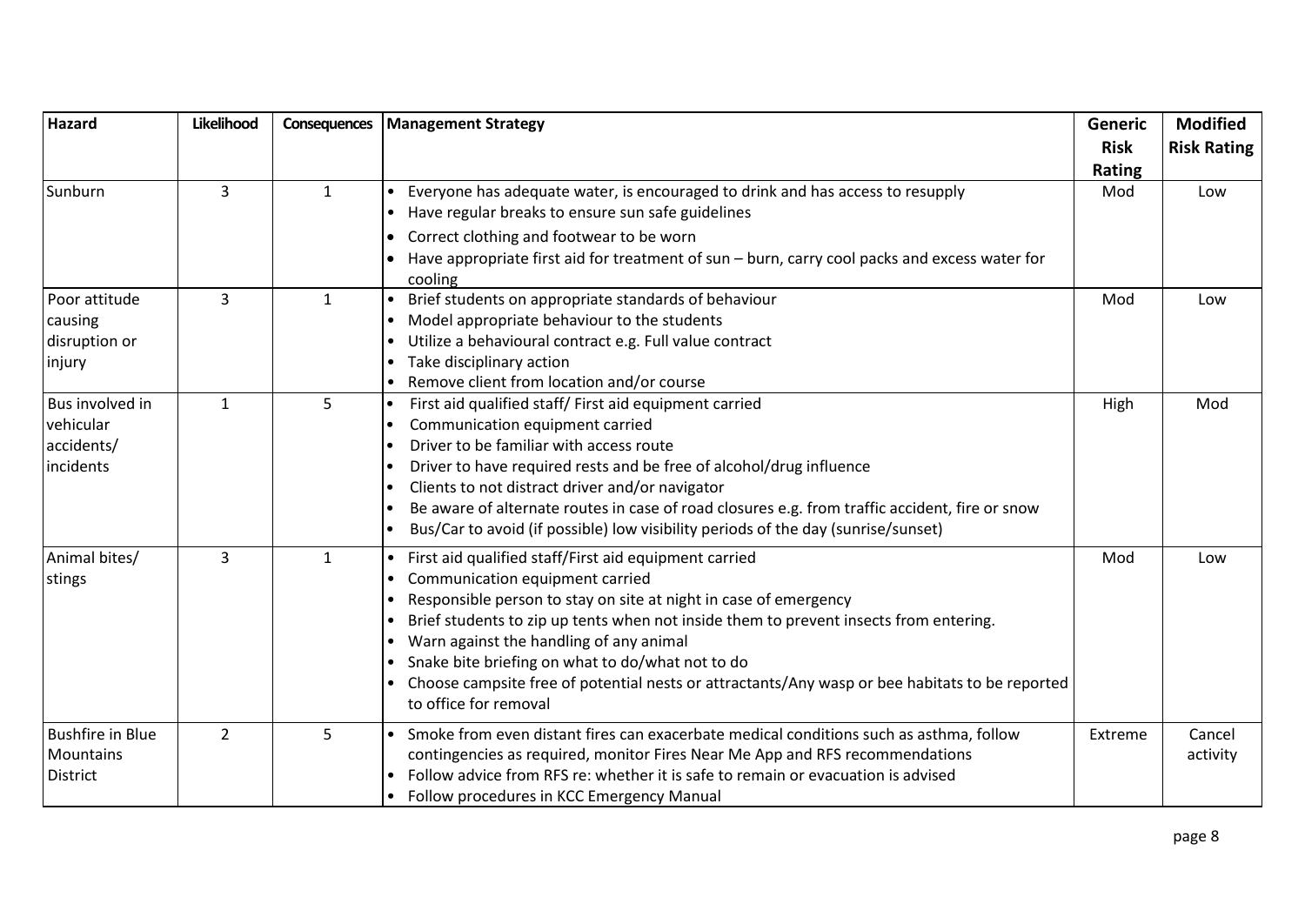| <b>Hazard</b>            | Likelihood     | Consequences   | <b>Management Strategy</b>                                                                                                                                                          | Generic       | <b>Modified</b>    |
|--------------------------|----------------|----------------|-------------------------------------------------------------------------------------------------------------------------------------------------------------------------------------|---------------|--------------------|
|                          |                |                |                                                                                                                                                                                     | <b>Risk</b>   | <b>Risk Rating</b> |
|                          |                |                |                                                                                                                                                                                     | <b>Rating</b> |                    |
| Injury caused by         | $\mathbf{1}$   | 5              | Follow procedures in KCC Emergency Manual: 30-30 rule when in remote areas. All exposed                                                                                             | High          | Mod                |
| Lightning strike         |                |                | activities cease in electrical storms for the duration of the storm, usually 30 minutes.<br>Only recommence activity if storm has passed visually or via lightning strike indicator |               |                    |
| KCC staff not            | $\mathbf{1}$   | 5              | New staff to be provided with the KCC Emergency Manual - training in comprehension of all                                                                                           | High          | Low                |
| following KCC            |                |                | aspects of manual. Assessment as to understanding and compliance to manual                                                                                                          |               |                    |
| Emergency                |                |                | Annual audits of compliance to relevant aspects of the KCC Emergency Manual                                                                                                         |               |                    |
| Manual                   |                |                | Corrective action for staff found not to be adhering to the KCC Emergency Manual                                                                                                    |               |                    |
| Interpersonal            | $\mathbf{1}$   | $\mathbf{1}$   | Relocate if necessary and mediate those involved<br>$\bullet$                                                                                                                       | Low           | Low                |
| violence                 |                |                | Remove disorderly people from activity and look into removing from program                                                                                                          |               |                    |
|                          |                |                | Ensure attending teacher and principal have signed partnership agreement prior to                                                                                                   |               |                    |
|                          |                |                | commencing program                                                                                                                                                                  |               |                    |
| Client getting lost      | $\mathbf{1}$   | 5              | Brief participants about "if lost and separated from group" procedure                                                                                                               | High          | Mod                |
| or separated from        |                |                | Have signs and maps around the site                                                                                                                                                 |               |                    |
| group                    |                |                | If overnight camping; Conduct thorough briefings to prevent misadventure such as going                                                                                              |               |                    |
|                          |                |                | together with a buddy to toilets at night. Make the toilet easily accessible                                                                                                        |               |                    |
|                          |                |                | Students advised to bring torches for camping program, lighting around centre suitable for<br>finding your way at night                                                             |               |                    |
| Allergic                 | $\overline{3}$ | $\overline{2}$ | • Wear protective shoes and clothing                                                                                                                                                |               | Mod                |
| reactions; to            |                |                | Use personal repellent if allergic to prevent exposure                                                                                                                              | High          |                    |
| stings, bites and        |                |                | Check all medical forms. Get letters from doctors for at risk people e.g. asthma                                                                                                    |               |                    |
| food.                    |                |                | management plans and anaphylactic reaction sheet                                                                                                                                    |               |                    |
|                          |                |                | Staff must have current First Aid Training                                                                                                                                          |               |                    |
|                          |                |                | First aid kit on site with anti-histamines                                                                                                                                          |               |                    |
|                          |                |                | Students to provide an epi pen if anaphylactic and carry on them at all times                                                                                                       |               |                    |
| <b>Blisters and cuts</b> | 4              | $\mathbf{1}$   | Early treatment of hot spots.                                                                                                                                                       | High          | Low                |
|                          |                |                | Wear enclosed well-worn in shoes                                                                                                                                                    |               |                    |
|                          |                |                | Bring appropriate clothes                                                                                                                                                           |               |                    |
|                          |                |                | First aid kit on site                                                                                                                                                               |               |                    |
|                          |                |                | Staff must have current First Aid Training                                                                                                                                          |               |                    |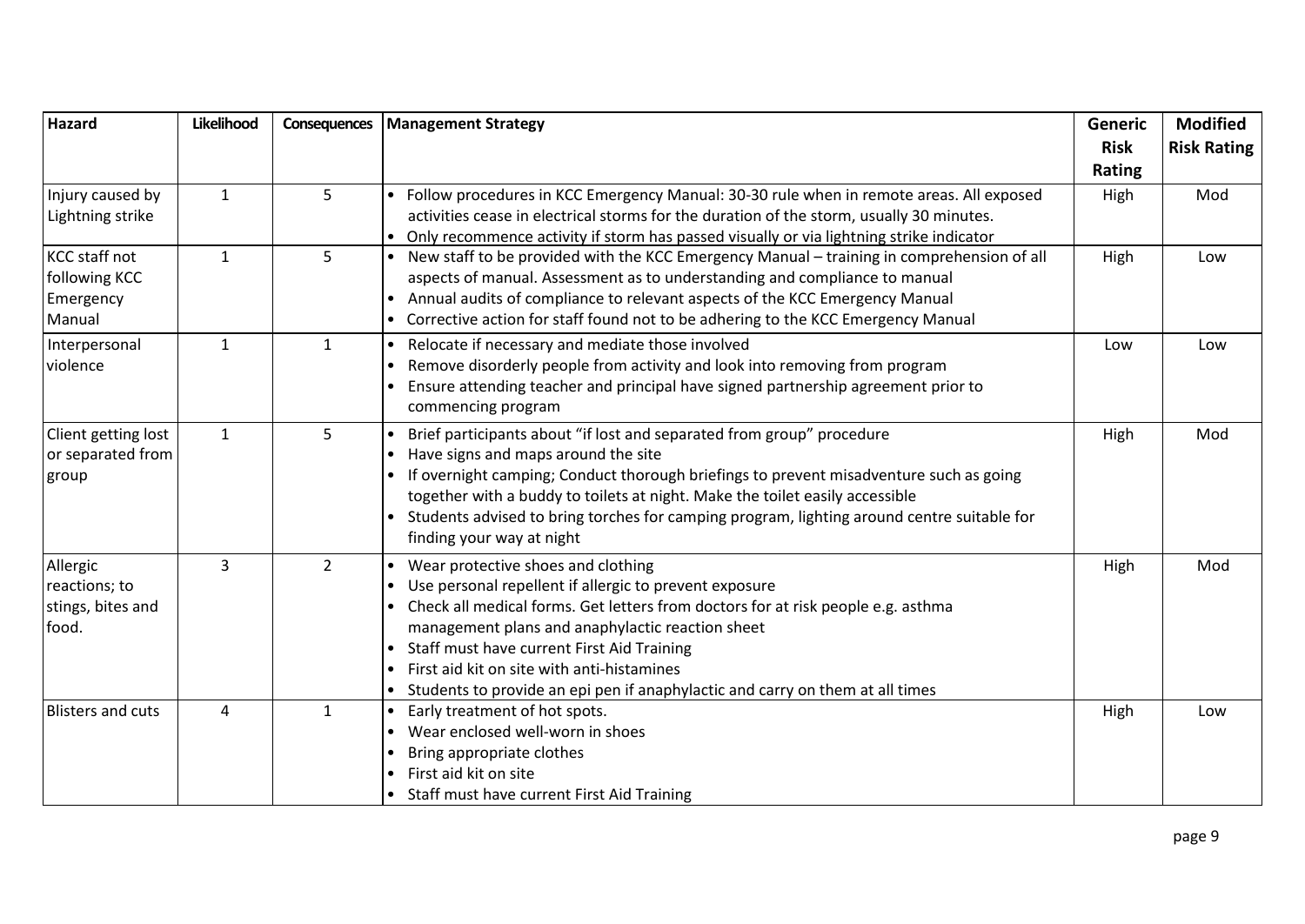| <b>Hazard</b>    | Likelihood     | Consequences   | <b>Management Strategy</b>                                                                      | <b>Generic</b> | <b>Modified</b>    |
|------------------|----------------|----------------|-------------------------------------------------------------------------------------------------|----------------|--------------------|
|                  |                |                |                                                                                                 | <b>Risk</b>    | <b>Risk Rating</b> |
|                  |                |                |                                                                                                 | <b>Rating</b>  |                    |
| Injuries during  | 3              | $\overline{3}$ | First aid kit on site/Staff must have current First Aid Training                                | High           | Mod                |
| activities       |                |                | Choose sites carefully                                                                          |                |                    |
|                  |                |                | Reduce the competitive nature of activity                                                       |                |                    |
|                  |                |                | Manage activities with guidelines                                                               |                |                    |
|                  |                |                | Assess each participant for activity                                                            |                |                    |
| Trips and falls  | 4              | $\mathbf{1}$   | Alert people to hazards.                                                                        | Mod            | Low                |
|                  |                |                | Wear appropriate footwear.                                                                      |                |                    |
|                  |                |                | First aid kit on site                                                                           |                |                    |
|                  |                |                | Staff must have First Aid Training.                                                             |                |                    |
|                  |                |                | For activities in cliff environments, brief participants to stay 2 body lengths away from cliff |                |                    |
|                  |                |                | edge.                                                                                           |                |                    |
| Food poisoning   | $\overline{2}$ | $\overline{2}$ | Wash hands before touching food                                                                 | Mod            | Low                |
| or water illness |                |                | Brief on strategies to avoid cross contamination between food items, such as colour system for  |                |                    |
|                  |                |                | chopping boards                                                                                 |                |                    |
|                  |                |                | Correct storage and management of perishables (consider foods that won't get contaminated       |                |                    |
|                  |                |                | easily)                                                                                         |                |                    |
|                  |                |                | Fill water bottles with drinking water from site                                                |                |                    |
| Severe weather   | 3              | $\overline{2}$ | Weather should be checked before commencement of the trip, if the conditions are                | High           | Mod                |
|                  |                |                | considered dangerous e.g. high winds, significant rain, very cold temperatures, then the trip   |                |                    |
|                  |                |                | should be postponed or contingencies followed as appropriate                                    |                |                    |
|                  |                |                | Students and staff to have appropriate clothing                                                 |                |                    |
|                  |                |                | Spare clothing to be carried on longer or remote trips                                          |                |                    |
|                  |                |                | Required equipment to be taken                                                                  |                |                    |
|                  |                |                | Be aware of shelter options E.g. indoor option for activities, overhangs or caves in remote     |                |                    |
|                  |                |                | areas                                                                                           |                |                    |
| Equipment        | $\mathbf{1}$   | 5              | Equipment to be purchased/ logged and maintained as per the specific guidelines for             | High           | Mod                |
| failure          |                |                | relevant activities                                                                             |                |                    |
|                  |                |                | Ensure equipment is used as per manufacturers recommendations                                   |                |                    |
|                  |                |                | Test or inspect equipment before each activity - ensure a log of tests/inspections is made and  |                |                    |
|                  |                |                | kept in a secure location                                                                       |                |                    |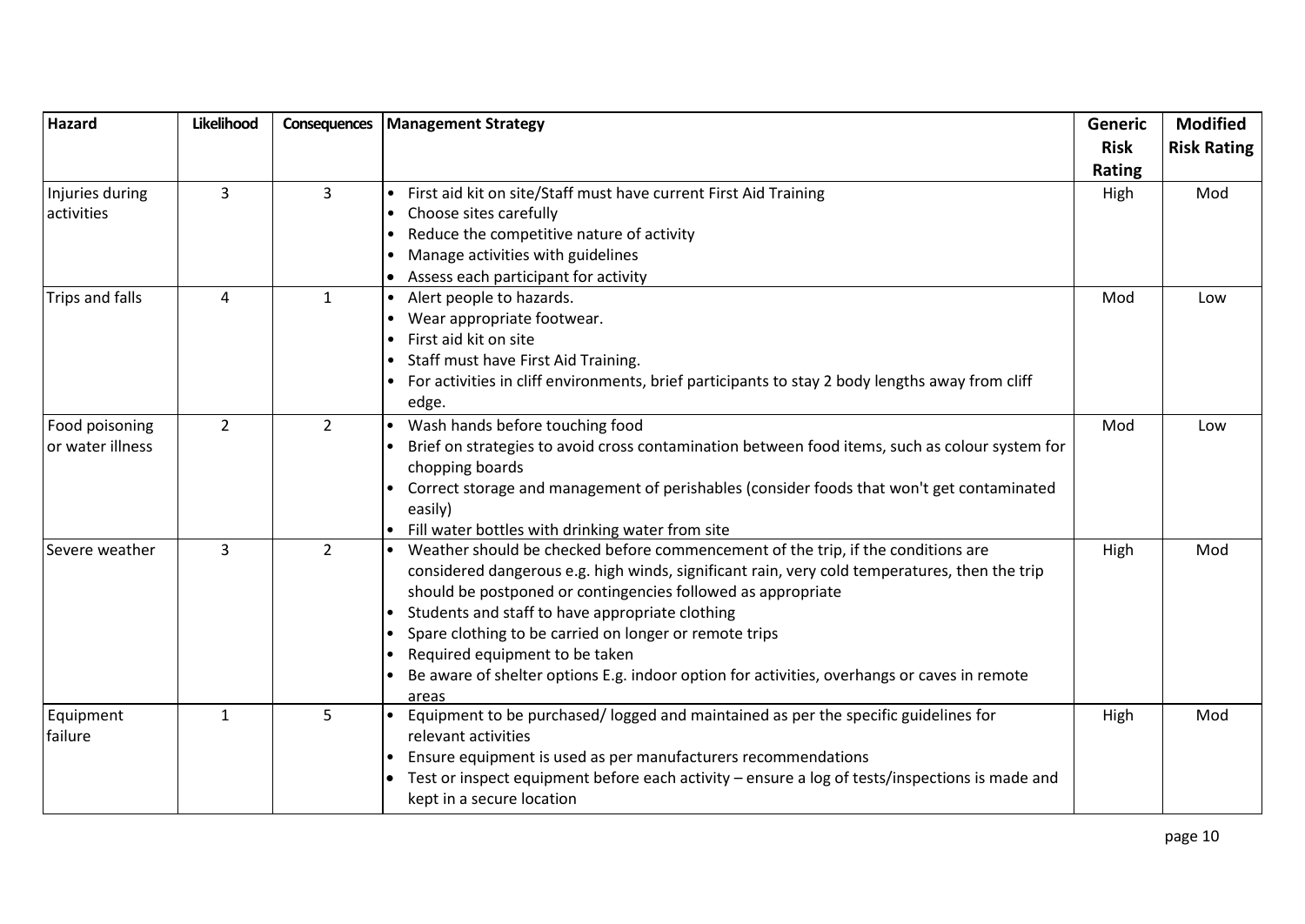| Large branch or<br>Tree fall     |  | Monitor trees for dead branches and take action to prevent access & remove<br>Check weather warnings for anticipated wind speeds<br>Ensure activity is not under or nearby suspect trees                                                | Extreme | Cancel if<br>within tree<br>fall |
|----------------------------------|--|-----------------------------------------------------------------------------------------------------------------------------------------------------------------------------------------------------------------------------------------|---------|----------------------------------|
| Glasses broken/<br>Lost Contacts |  | Ensure client knows what is involved in the activity they will be doing today<br>Use an elastic strap to prevent loss or leave glasses on the bus. Carry spare contacts<br>Remove client from activity if glasses not found or repaired | Low     | Low                              |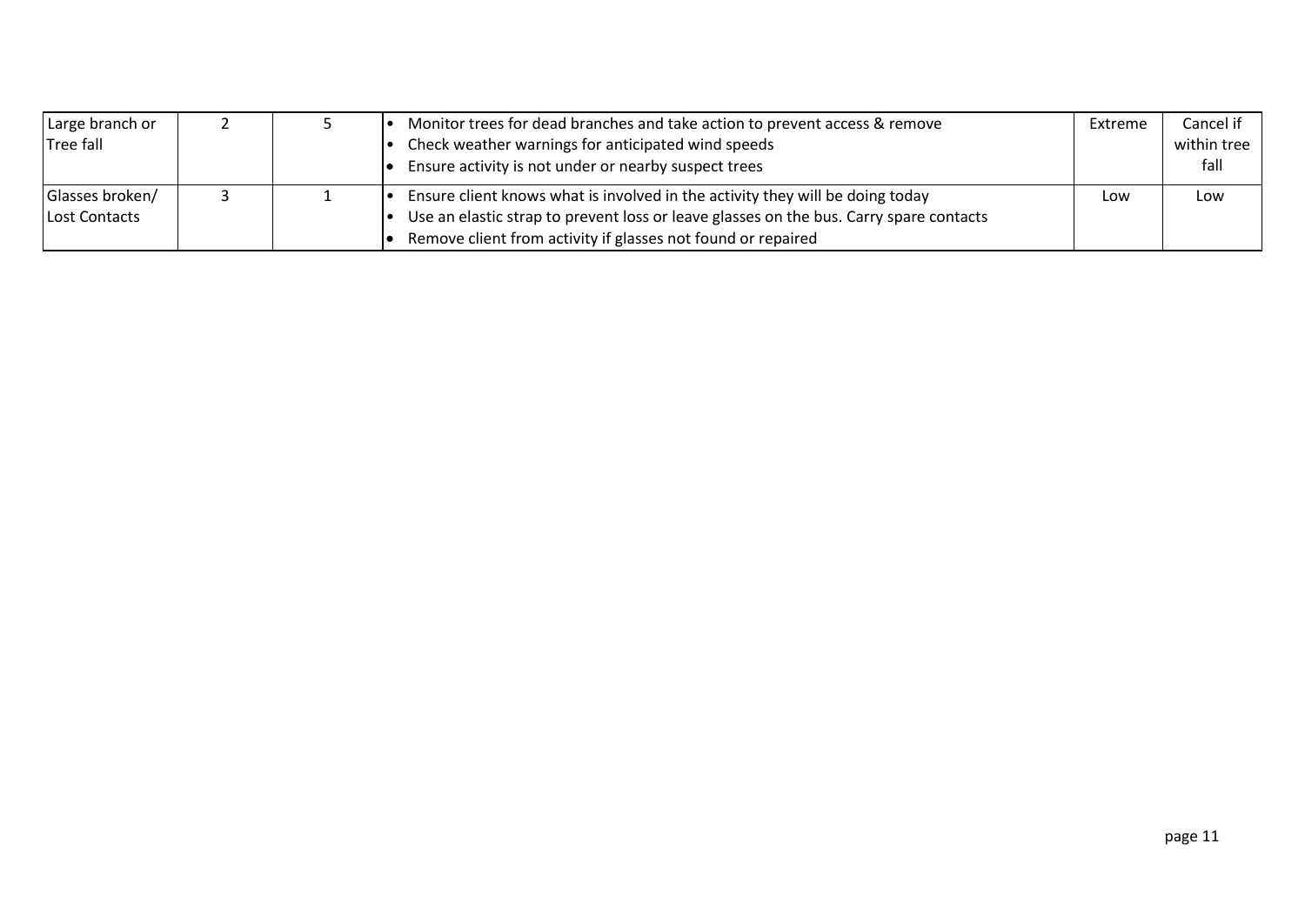## **Bushwalking and Orienteering**

<span id="page-11-0"></span>The KCC orienteering course is in an urban environment (usually within 30 minutes emergency medical response time). Conducted on site the Roads surrounding the property act as obvious boundaries. Also See Generic Risks.

Bushwalking is conducted in the Blue Mountains National Park, on tracked Bushwalks. Also See Generic Risks.

| <b>Hazard</b>                                   | Likelihood   |                | <b>Consequences   Management Strategy</b>                                                                                                                                                                                                                                                                                                                                                                                                                                                                                                                                                                                                                                                                                                                     | <b>Generic</b><br><b>Risk Rating</b> | <b>Modified</b><br><b>Risk Rating</b> |
|-------------------------------------------------|--------------|----------------|---------------------------------------------------------------------------------------------------------------------------------------------------------------------------------------------------------------------------------------------------------------------------------------------------------------------------------------------------------------------------------------------------------------------------------------------------------------------------------------------------------------------------------------------------------------------------------------------------------------------------------------------------------------------------------------------------------------------------------------------------------------|--------------------------------------|---------------------------------------|
| <b>Getting lost</b>                             | $\mathbf{1}$ | 5              | Conduct thorough briefings on boundaries, do not cross any roads.<br>$\bullet$<br>Brief a getting lost procedure e.g. meet place and time, what to do if lost<br>$\bullet$                                                                                                                                                                                                                                                                                                                                                                                                                                                                                                                                                                                    | High                                 | Mod                                   |
| Sunstroke /<br>weather<br>exposure<br>illnesses | 3            | $\overline{2}$ | Alert people to increased hazard due to location and nature of the activity involving<br>prolonged periods outside<br>Everyone has adequate water, is encouraged to drink and has access to resupply<br>Have regular breaks to ensure sun safe guidelines, hydration and food intake is being<br>maintained/Group members to follow sun safe guidelines<br>Gear list is provided to students / clients prior to ensure group has correct equipment e.g.<br>$\bullet$<br>hat, water bottles and sunscreen/Group is made aware of the risks and briefed on ways to<br>avoid<br>High risk days will initiate contingency plans e.g. change in time of day for activity, change in<br>$\bullet$<br>duration of activity, increased shade, rest and water stations | High                                 | Mod                                   |
| Participant<br>poisoned                         | 1            | 4              | Periodically blackberry bushes on the site have been sprayed, warn participants not to eat<br>fruit<br>Inform participants that some bush foods are easily mistaken for poisonous look- a likes<br>$\bullet$<br>and do not try without proper identification and note people can have reactions to these<br>foods including food intolerance/allergy                                                                                                                                                                                                                                                                                                                                                                                                          | Mod                                  | Low                                   |
| Trips and falls                                 | 5            | $\mathbf{1}$   | Alert people to increased hazard due to looking at compass and or trundle wheel while<br>walking/Advise participants don't run<br>Wear appropriate footwear<br>First aid kit on site<br>Staff must have current First Aid Training<br>Steps and trip hazards around site are painted yellow or white to stand out                                                                                                                                                                                                                                                                                                                                                                                                                                             | High                                 | Mod                                   |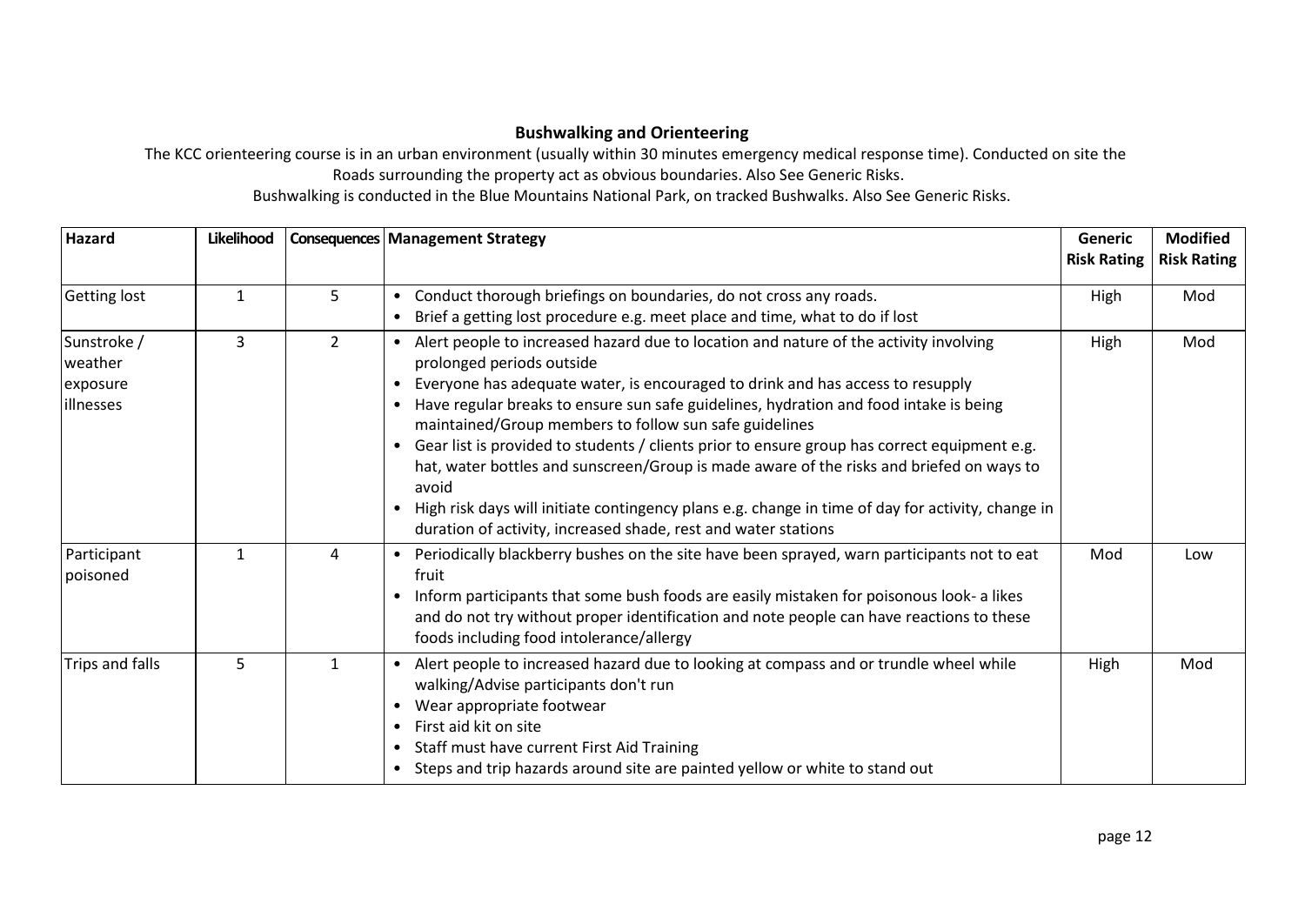## **Camping Specific Risks**

The KCC Camp site is in an urban environment (usually within 30 minutes emergency medical response time). Also See Generic Risks

| <b>Hazard</b>                  | Likelihood   |                | Consequences Management Strategy                                                                                                                                                                                                                                                                                                                                                                                                                   | Generic<br><b>Risk Rating</b> | <b>Modified</b><br><b>Risk Rating</b> |
|--------------------------------|--------------|----------------|----------------------------------------------------------------------------------------------------------------------------------------------------------------------------------------------------------------------------------------------------------------------------------------------------------------------------------------------------------------------------------------------------------------------------------------------------|-------------------------------|---------------------------------------|
| Large branch or<br>Tree fall   | $\mathbf{1}$ | 5              | Camp away from termite activity and dead overhanging branches<br>Tents are not permitted below a tree<br>Monitor trees for dead branches and take action to prevent access & remove<br>• Check weather warnings for anticipated high wind speeds                                                                                                                                                                                                   | High                          | Mod                                   |
| Burns from:<br>Sun             | 3            | $\overline{2}$ | • Sun - Wear sun protection.<br>Cooking - At meal times, have a cooking circle and use long handle utensils when<br>cooking with camp stoves.<br>Have access to cool water.<br>Have First aid kit on hand and trained staff.                                                                                                                                                                                                                       | High                          | Low                                   |
| Cooking                        | 3            | 3              | Use on flat ground away from dry leaves and grasses that may catch fire<br>Explain some fuel types have flames with low visibility<br>Conduct thorough briefings and boundaries                                                                                                                                                                                                                                                                    |                               |                                       |
| Campfire/Fire-pit              | $\mathbf{1}$ | 5              | Fire pit - Manage fires with constant adult supervision and keep under<br>control.<br>Wear enclosed shoes.<br>Limit number of students surrounding the fire at any one time<br>No running permitted and slow safe approach to fire<br>Any students demonstrating risky behaviour to be removed from the activity<br>Fire to be fully extinguished with water by camp host or adult only<br>Build physical barrier to fire pit (surround all sides) |                               |                                       |
| Campfire on<br><b>KCC site</b> | $\mathbf{1}$ | $\overline{3}$ | Before lighting check weather conditions, RFS Bush Fire Danger Ratings & with KCC<br>Fire pit not to be ignited on high wind days when embers and sparks will travel<br>Fire pit to be fully extinguished with water by camp host or adult only<br>Fire blanket to be close at hand and extinguishers throughout site at key areas                                                                                                                 | Low                           | Low                                   |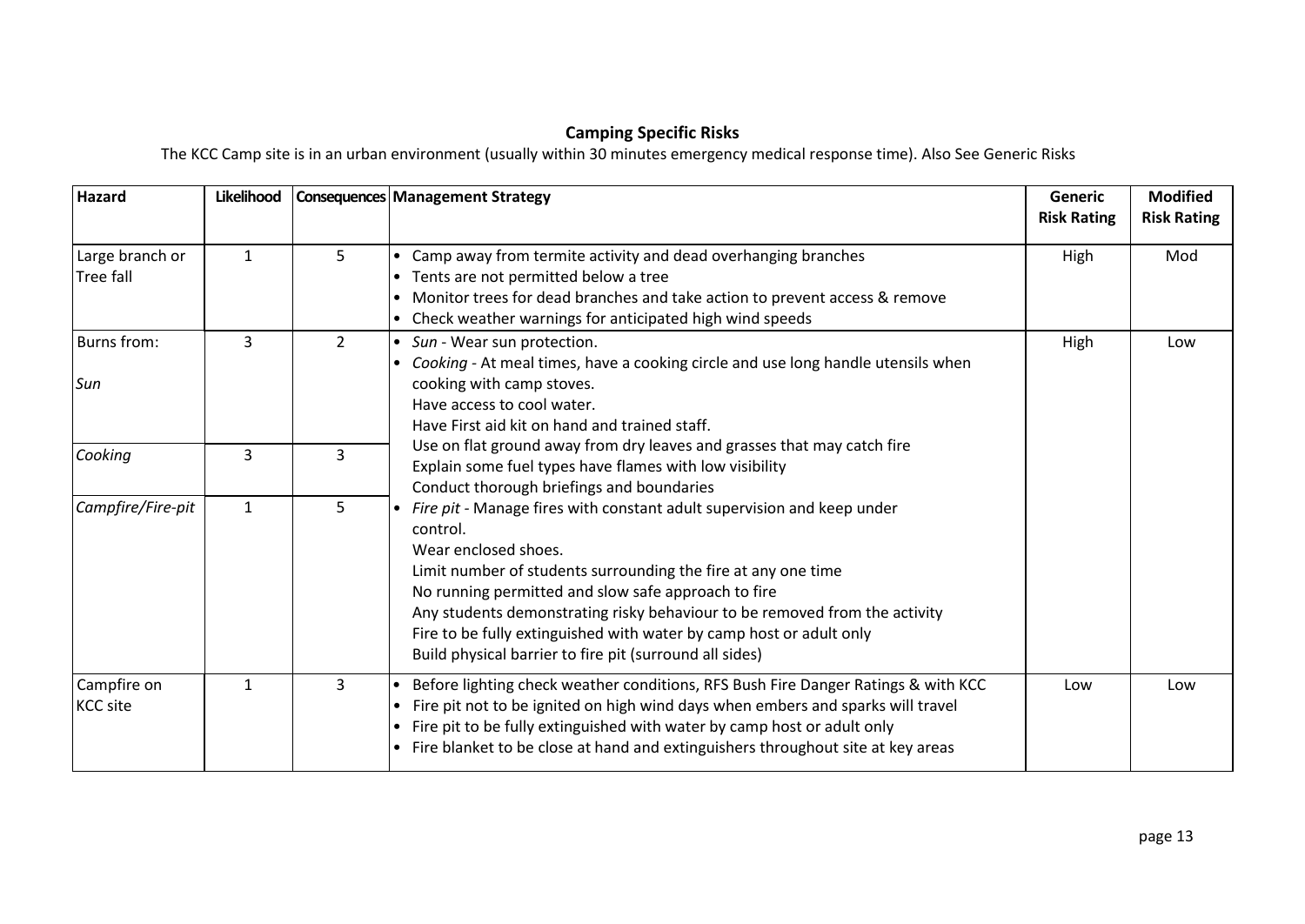| Hazard                                    | Likelihood   |                | <b>Consequences Management Strategy</b>                                                                                                                                                                                                                                                                                                                                                                                                                                                                                                                                                                                                                                                                                                                                                                       | <b>Generic</b><br><b>Risk Rating</b> | <b>Modified</b><br><b>Risk Rating</b> |
|-------------------------------------------|--------------|----------------|---------------------------------------------------------------------------------------------------------------------------------------------------------------------------------------------------------------------------------------------------------------------------------------------------------------------------------------------------------------------------------------------------------------------------------------------------------------------------------------------------------------------------------------------------------------------------------------------------------------------------------------------------------------------------------------------------------------------------------------------------------------------------------------------------------------|--------------------------------------|---------------------------------------|
| <b>Getting lost</b>                       | $\mathbf{1}$ | $\mathbf{1}$   | • Conduct thorough briefings on boundaries, do not cross any roads.<br>Brief a getting lost procedure.<br>Make the toilet easily accessible and path free of trip hazards. Lighting and toilet<br>markers where possible<br>Buddies at night when heading off to the toilets.<br>Participants will have torches.                                                                                                                                                                                                                                                                                                                                                                                                                                                                                              | Low                                  | Low                                   |
| Cold or<br>uncomfortable<br>night's sleep | 4            | $\overline{2}$ | • Gear list provided prior to trip explaining quality e.g. expected<br>temperatures for the time of year & sleeping bag requirements (-5 degree Celsius bag<br>for Blue Mountains mid-winter)<br>• During extreme weather conditions, e.g. snow, certain activities will follow<br>contingencies. Where possible activities such as sleeping in tents may be changed to<br>dorm style accommodation<br>• Students are briefed before bed on strategies to keep warm in tent e.g. insulation<br>from ground, wearing a beanie, toileting before bed, clothing to wear, zipping up<br>sleeping bags, hot water bottles, keeping hydrated etc.<br>• Ensure all participants have appropriate clothing for the weather (i.e. Thermal, fleece<br>or wool as warm clothes not cotton) including spare warm clothes. | Mod                                  | Low                                   |
| Participant<br>poisoned                   | $\mathbf{1}$ | $\overline{2}$ | Camp cooking fuel to be poured by camp host or supervising adult<br>Fuel to be clearly marked and not to be stored in reused drink bottles<br>$\bullet$<br>Skin contact with camp cooking fuel to be washed off immediately and any exposed<br>clothing must be changed immediately                                                                                                                                                                                                                                                                                                                                                                                                                                                                                                                           | Low                                  | Low                                   |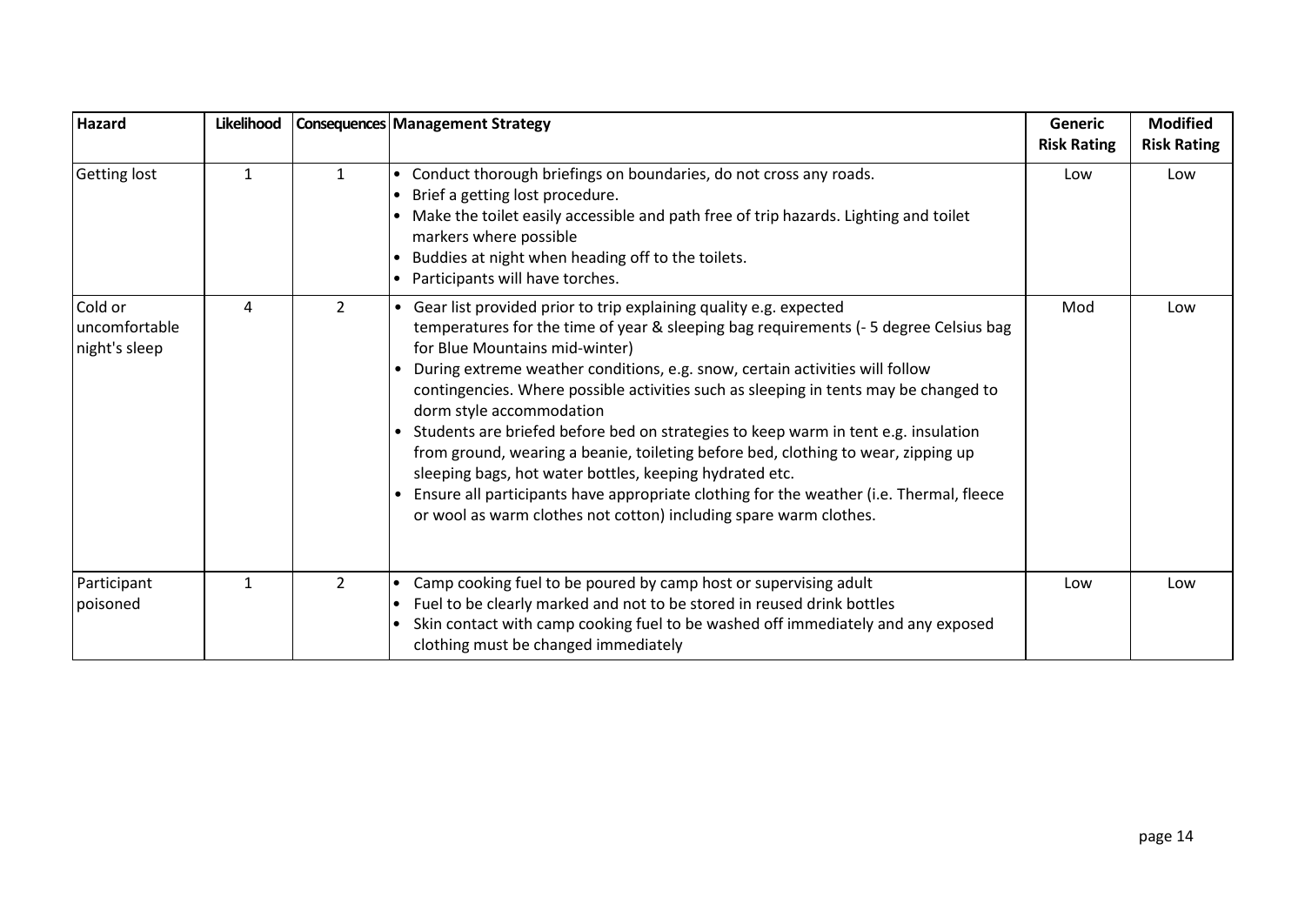## **Archery Specific Risks**

This activity takes place on an outdoor range; it is in an urban environment (usually within 30 minutes emergency medical response time) Also See Generic Risks

| Hazard           | Likelihood     |   | <b>Consequences Management Strategy</b>                                                                                                                                                                                                                                                                                                                                                                                                                                                                                                               | Generic     | <b>Modified</b> |
|------------------|----------------|---|-------------------------------------------------------------------------------------------------------------------------------------------------------------------------------------------------------------------------------------------------------------------------------------------------------------------------------------------------------------------------------------------------------------------------------------------------------------------------------------------------------------------------------------------------------|-------------|-----------------|
|                  |                |   |                                                                                                                                                                                                                                                                                                                                                                                                                                                                                                                                                       | <b>Risk</b> | <b>Risk</b>     |
|                  |                |   |                                                                                                                                                                                                                                                                                                                                                                                                                                                                                                                                                       | Rating      | Rating          |
| Shot by an arrow | $\overline{2}$ | 3 | Safety information stated in the brief and reinforced throughout the session<br>Firing Line identified to the participants<br>Waiting area or bench to be set up behind the firing line to act as a safe zone<br>Communication method established for safety commands, through words or whistle blasts                                                                                                                                                                                                                                                | Low         | Low             |
|                  |                |   | and reinforced throughout the session<br>Arrows only to be touched following the command meaning, begin to                                                                                                                                                                                                                                                                                                                                                                                                                                            |             |                 |
|                  |                |   | "Fire"<br>No one to load their bow until they are standing in shooting position on the firing line<br>Explain if a shooter accidentally drops their arrow over the firing line they are not<br>permitted to cross the line to retrieve it but instead use the bow to rake it back in or leave<br>it in situ<br>Once a participant has shot their arrows, they are to place their bow on the ground and<br>await further instructions<br>Explain no one is to talk to or distract a person when they are in the act of loading an<br>arrow or shooting |             |                 |
|                  |                |   | No one to collect arrows until all bows are on the ground and the command "Collect Your<br>$\bullet$<br>Arrows" has been given<br>No one to move forward of the firing line until told to do so.<br>$\bullet$<br>Staff to position themselves in such a position as to be able to see all<br>participants who are shooting<br>Participants are not allowed to leave these until told to do so<br>Staff vigilance throughout the session                                                                                                               |             |                 |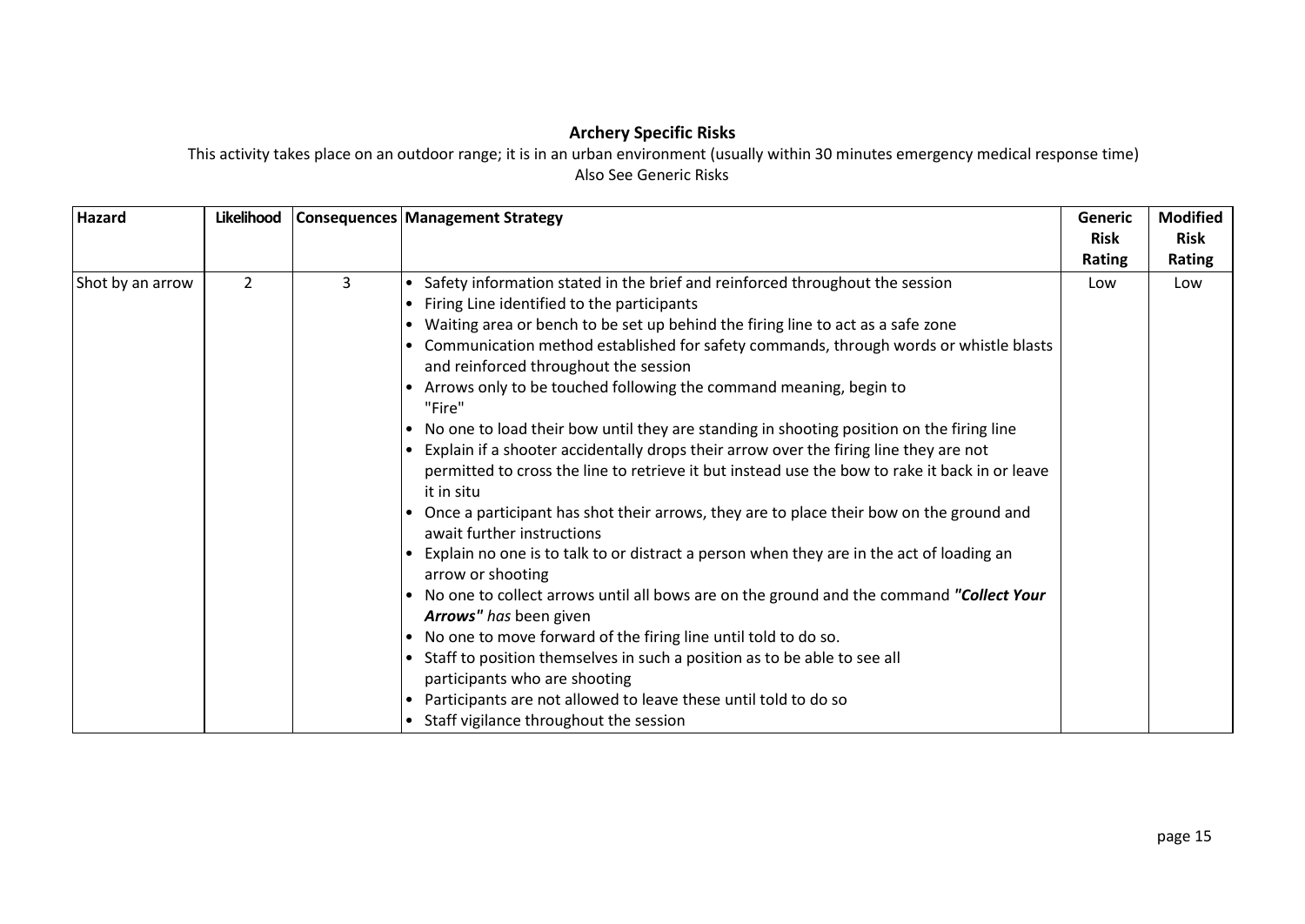| Hazard                                                                                                             |                |                | Likelihood   Consequences   Management Strategy                                                                                                                                                                                                                                                                                                                                                                                                                                                                                                     | <b>Generic</b> | <b>Modified</b><br><b>Risk Rating Risk Rating</b> |
|--------------------------------------------------------------------------------------------------------------------|----------------|----------------|-----------------------------------------------------------------------------------------------------------------------------------------------------------------------------------------------------------------------------------------------------------------------------------------------------------------------------------------------------------------------------------------------------------------------------------------------------------------------------------------------------------------------------------------------------|----------------|---------------------------------------------------|
| Injury during arrow<br>retrieval<br>e.g. to eye or body<br>while<br>approaching a<br>target for arrow<br>retrieval | $\overline{3}$ | $\mathbf{1}$   | • Participants warned not to run when carrying arrows<br>• Arrows to be carried with the point directional to the ground<br>Participants always approach the targets from the side or between never straight on<br>Participants to be told to check behind them before pulling out their arrows to prevent<br>students being hit from another participant pulling out an arrow                                                                                                                                                                      | Low            | Low                                               |
| Hit by falling<br>target                                                                                           | $\overline{2}$ | $\mathbf{1}$   | • Participants to place their hand on the target prior to pulling out the arrow to anchor the<br>target<br>• Difficult to reach or deeply embedded arrows to be withdrawn by staff only<br>• Secure target to the industry standard, 5 degree off vertical, position                                                                                                                                                                                                                                                                                | Low            | Low                                               |
| Damaged or<br>broken<br>equipment                                                                                  | $\mathbf{1}$   | $\overline{2}$ | • All equipment checked prior to use by supervising staff<br>Damaged equipment withdrawn<br>• Regular checks of and maintenance to equipment as necessary<br>• Damaged equipment to be taken out of service and recorded in the withdrawn log until<br>repairs are carried out or the item is retired<br>Damage happening during the session to be either repaired at the time or the item<br>withdrawn as above and a replacement drawn from the store<br>• Instruct new archers against "dry firing" bows, as this can lead to early limb failure | Low            | Low                                               |
| Arm injury from<br>bow string during<br>shooting                                                                   | 4              | $\mathbf{1}$   | • All participants to wear as a minimum a short arm guard on the inner<br>forearm of the hand holding the bow<br>• Long arm guards to be available for those needing them e.g. hyper<br>extending elbows                                                                                                                                                                                                                                                                                                                                            | Low            | Low                                               |
| Sore fingers from<br>drawing string<br>back to shoot                                                               | $\overline{4}$ | $\mathbf{1}$   | • Finger tabs are permanently fixed to all strings for all participants                                                                                                                                                                                                                                                                                                                                                                                                                                                                             | Low            | Low                                               |
| <b>Strained joints</b>                                                                                             | 4              | $\mathbf{1}$   | • Instruct beginners using lightweight bows, ensure they employ correct draw technique<br>before graduating to heavier bows to ensure appropriate draw strengths                                                                                                                                                                                                                                                                                                                                                                                    | Low            | Low                                               |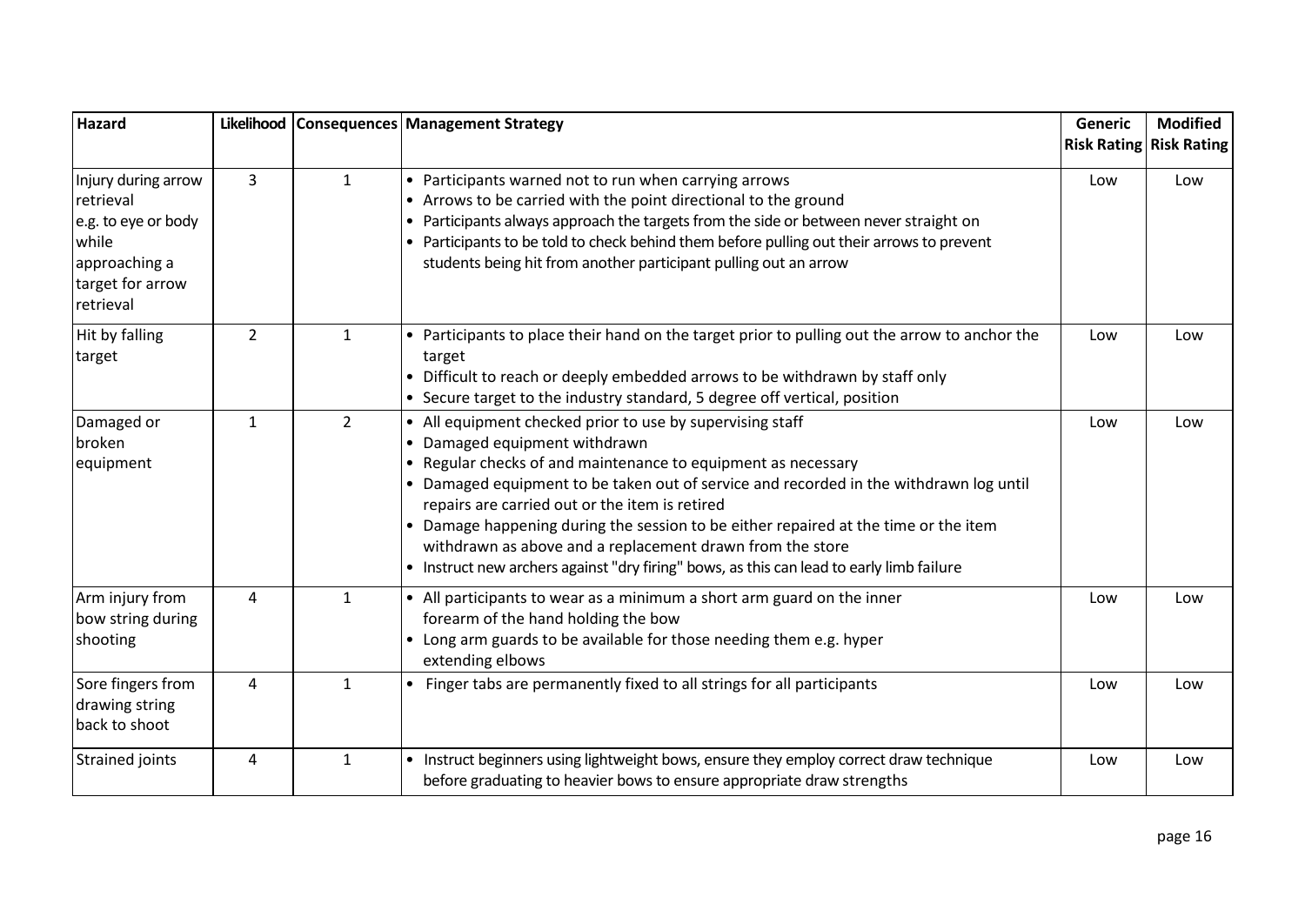| <b>Hazard</b>                                                  |                |                | Likelihood   Consequences   Management Strategy                                                                                                                                                                                                                                      | <b>Generic</b> | <b>Modified</b><br><b>Risk Rating Risk Rating</b> |
|----------------------------------------------------------------|----------------|----------------|--------------------------------------------------------------------------------------------------------------------------------------------------------------------------------------------------------------------------------------------------------------------------------------|----------------|---------------------------------------------------|
| Danger to other                                                | $\overline{2}$ | $\mathbf{3}$   | • All other staff and public on the site to be made aware of an archery session in progress                                                                                                                                                                                          | Low            | Low                                               |
| third parties                                                  |                |                | Exclusion zone created around the activity area<br>Sharp lookout maintained by supervising staff<br>A whistle on hand to signal an immediate halt to shooting as well as to signal danger to<br>others<br>Position range to limit this risk<br>Brief on no sky shooting              |                |                                                   |
| Arrows<br>deflecting back<br>after hitting the<br>target stand | $\mathbf{1}$   | 1              | The target stands are placed at an appropriate safe distance so that if an arrow is<br>deflected, it will not come back into the archery firing area<br>The target stands are also covered in a compressed foam to deaden the impact                                                 | Low            | Low                                               |
| Incorrect setup<br>of bows                                     | $\overline{2}$ | $\overline{2}$ | Bows to be strung by instructor or with assistance from capable students under<br>supervision                                                                                                                                                                                        | Low            | Low                                               |
| Joining in on<br>the activity<br>after the<br>induction/safet  | $\mathbf{1}$   | $\mathbf{1}$   | • No one will be allowed to participate in the activity if they were not present<br>during the activity induction.<br>If a person/s arrive while the activity is being run, the instructor will show them the<br>appropriate place to view the activity where they are out of danger | Low            | Low                                               |
| Unsupervised<br>use of                                         | $\mathbf{1}$   | $\overline{2}$ | Store equipment locked away                                                                                                                                                                                                                                                          | Low            | Low                                               |
| Bowstring may<br>become caught<br>on loose hair or<br>clothing | $\overline{3}$ | $\mathbf{1}$   | • Ensure that archers tie back long hair and remove jewelry or loose outer garments,<br>which could become caught.<br>List of what to bring includes hair ties for long hair                                                                                                         | Low            | Low                                               |
| Fog and mist<br>reducing visibility                            | 4              | $\mathbf{1}$   | Shooting must be suspended if the safety overshoot distance is not visible.<br>Shooting must be suspended at the first sign of thunderstorm in the immediate vicinity<br>and not resumed until the danger is past.                                                                   | Low            | Low                                               |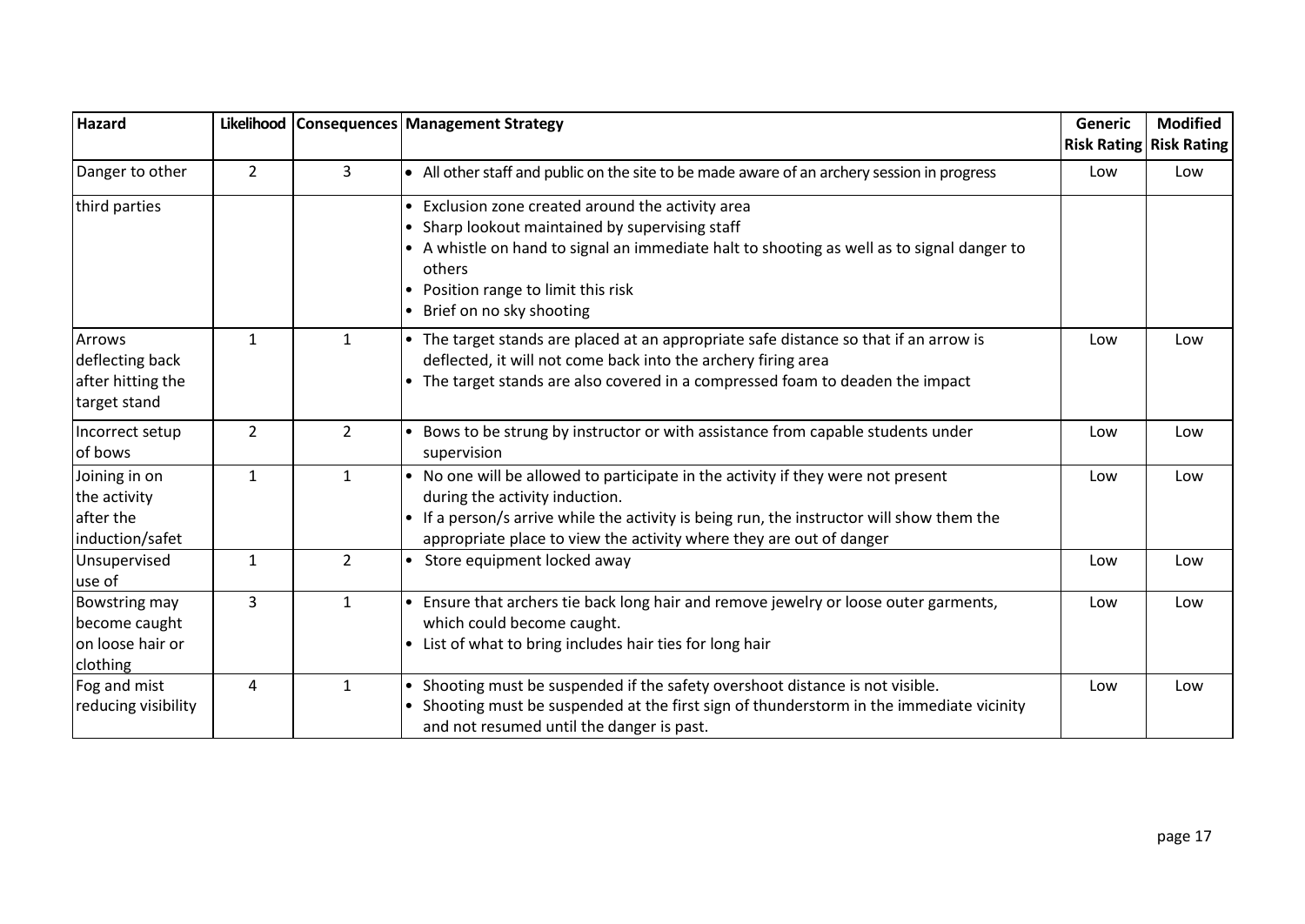## **Obstacle Course Specific Risks**

The Obstacle Course is an outdoor activity on the KCC site. Also See Generic Risks

| <b>Hazard</b>                                                 | Likelihood     |                | <b>Consequences Management Strategy</b>                                                                                                                                                                                                                                                  | <b>Generic</b><br><b>Risk Rating</b> | <b>Modified</b><br><b>Risk Rating</b> |
|---------------------------------------------------------------|----------------|----------------|------------------------------------------------------------------------------------------------------------------------------------------------------------------------------------------------------------------------------------------------------------------------------------------|--------------------------------------|---------------------------------------|
| Slips and trips                                               | 4              |                | • Balancing elements may be stopped in rainfall if slipping is becoming and<br>unavoidable hazard<br>• Ground is to be cleared of debris before use<br>• Soft Fall installed below all elements<br>• Brief well to manage risks<br>• Reduce speed and competitive nature of the activity | Mod                                  | Low                                   |
| Falling from the top<br>of tall<br>Elements                   | $\mathbf{1}$   | $\overline{2}$ | • Entire course will contain only low elements within height regulations<br>• Soft Fall installed below all elements<br>• Students not permitted to climb on top of or over bouldering wall. Brief on<br>traversing only.                                                                | Low                                  | Low                                   |
| Cuts / Abrasions                                              | 3              | $\mathbf{1}$   | • Soft Fall installed below elements<br>• Any rough or sharp parts to elements must be sanded back/covered to prevent injury<br>• Must wear enclosed shoes while participating<br>• Have First Aid kit close by to treat grazes as needed<br>• Staff trained in first aid                | Low                                  | Low                                   |
| Falling onto<br>uneven floor                                  | $\overline{2}$ | $\mathbf{1}$   | • Soft Fall installed below elements<br>• Ground is to be cleared of debris before use                                                                                                                                                                                                   | Low                                  | Low                                   |
| Entanglement of<br>ankles in cargo net<br>ropes during a fall | $\overline{3}$ | $\mathbf{1}$   | • Reduce speed and competitive nature of the activity<br>• Brief on hazard<br>• Limit the number of students on the nets at the same time                                                                                                                                                | Low                                  | Low                                   |
| Unsupervised use                                              | 2              | $\mathbf{1}$   | • Locked gate to access the course<br>• Sign on gate saying under supervision of group leader only                                                                                                                                                                                       | Low                                  | Low                                   |
| Injury to instructor/<br>spotter                              | $\mathbf{1}$   | $\mathbf{1}$   | • Soft Fall installed below elements<br>• Trained staff only to run this activity                                                                                                                                                                                                        | Low                                  | Low                                   |
| <b>Failure of Elements</b>                                    | $\mathbf{1}$   | $\overline{2}$ | • Inspect course is in good working order before client use.<br>• Report any repairs needed and discontinue use of element until carried out                                                                                                                                             | Low                                  | Low                                   |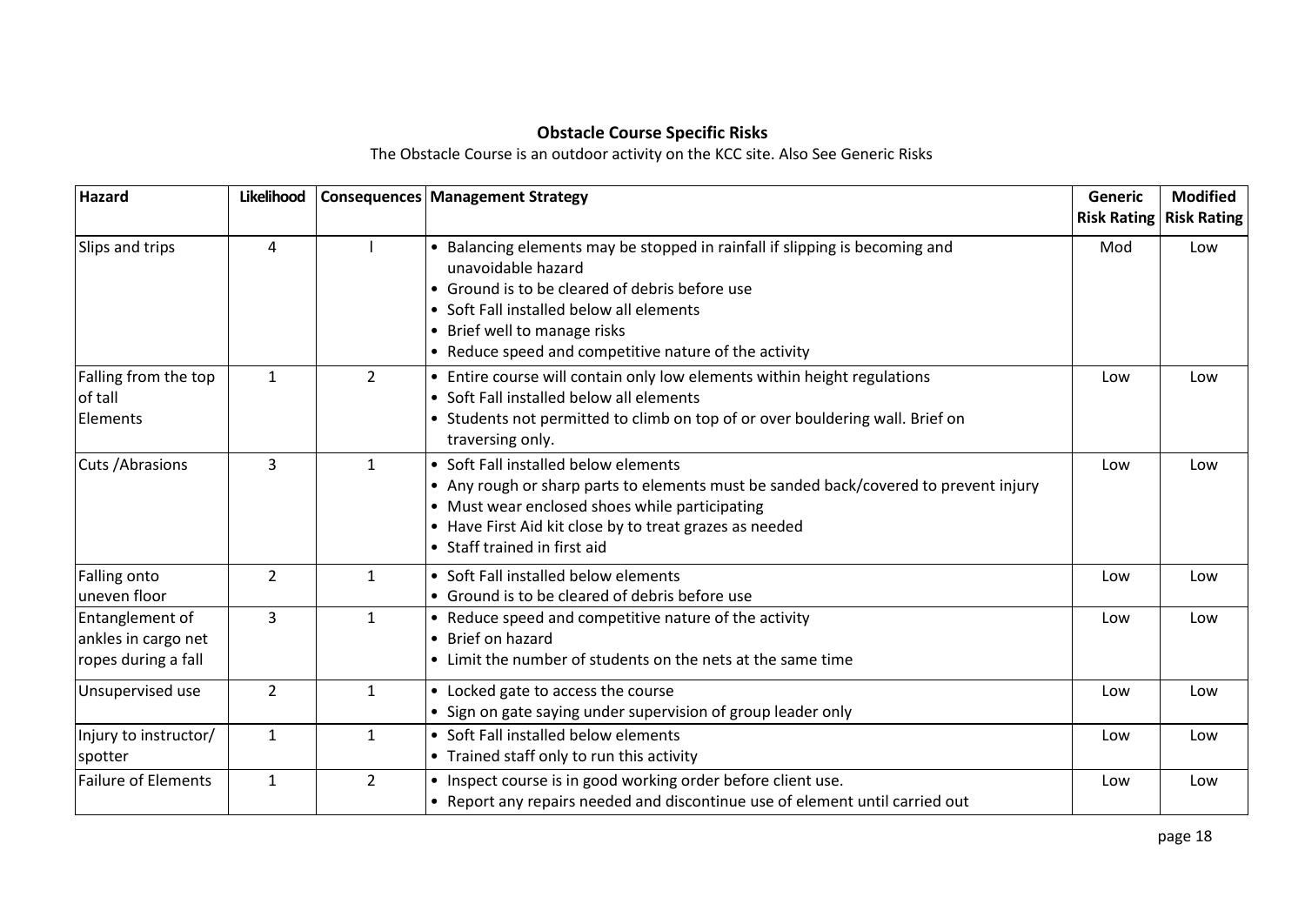## **Abseiling Specific Risks**

Also See Generic Risks

| <b>Hazard</b>                            | Likelihood   |                | Consequences Management Strategy                                                                                                                                                                                                                                                                                                                                                                                                                                                                                                                                                                                                                                                       | Generic<br><b>Risk Rating</b> | <b>Modified</b><br><b>Risk Rating</b> |
|------------------------------------------|--------------|----------------|----------------------------------------------------------------------------------------------------------------------------------------------------------------------------------------------------------------------------------------------------------------------------------------------------------------------------------------------------------------------------------------------------------------------------------------------------------------------------------------------------------------------------------------------------------------------------------------------------------------------------------------------------------------------------------------|-------------------------------|---------------------------------------|
| People falling off<br>cliffs or slopes   | $\mathbf{1}$ | 5              | • Brief on cliff edge safety procedures<br>Point out cliff edges that are not easily identifiable e.g. Concealed by bushes<br>• Monitor client movement around cliff environment<br>• All staff adhere to cliff safety standards<br>• Use safety lines of belay systems to safeguard anyone in the fall zone<br>Eliminate trip hazards at site including rope management<br>• If a client is not responding to cliff edge safety requirements they must be warned and<br>potentially removed from the activity                                                                                                                                                                         | Mod                           | Low                                   |
| <b>Falling rock</b>                      | 3            | $\overline{2}$ | Brief on rock fall procedure from the top and the bottom of cliff<br>• Choose sites relatively free from loose rock and debris (top of cliff and face of cliff)<br>• Where appropriate and considering minimal impact strategies, remove rocks and<br>potentially dangerous objects from the top of the cliff<br>Wear helmets at all times in the cliff environment<br>Be aware of other parties in the area and don't allow clients to be unnecessarily in the fall<br>zone of our party or of another party<br>• When Multi-pitch abseiling on a slab, do not hang packs                                                                                                             | Mod                           | Low                                   |
| Abseiler hitting the<br>ground fast      | $\mathbf{1}$ | $\mathbf{1}$   | • All abseilers must have an effective belay in place<br>• Brief clients on the importance of Abseiling with control instead of reckless speed<br>• Where possible, watch abseilers all the way and as the reach they reach the bottom<br>prepare to slow their speed of decent                                                                                                                                                                                                                                                                                                                                                                                                        | Mod                           | Low                                   |
| Ropes getting<br>tangled on<br>deploying | 3            | $\mathbf{1}$   | • Have a look first at obstacles to avoid e.g. Trees and 'Butterfly coil' ropes before deploying<br>it so it unravels neatly, it may work better to coil some and lower the rest.<br>In high winds the rope can be thrown aggressively or tie a knot in the end of the rope and<br>$\bullet$<br>flake it into the guides pack as the first abseiler<br>• In top belay situations the abseil rope can be clipped in at the bottom to prevent it<br>blowing away in high winds, ensure there is enough slack for abseilers to descend freely.<br>It may help to clip the belay carabiner onto the abseil line so that it can track it back up<br>the cliff and not bounce around so much | Low                           | Low                                   |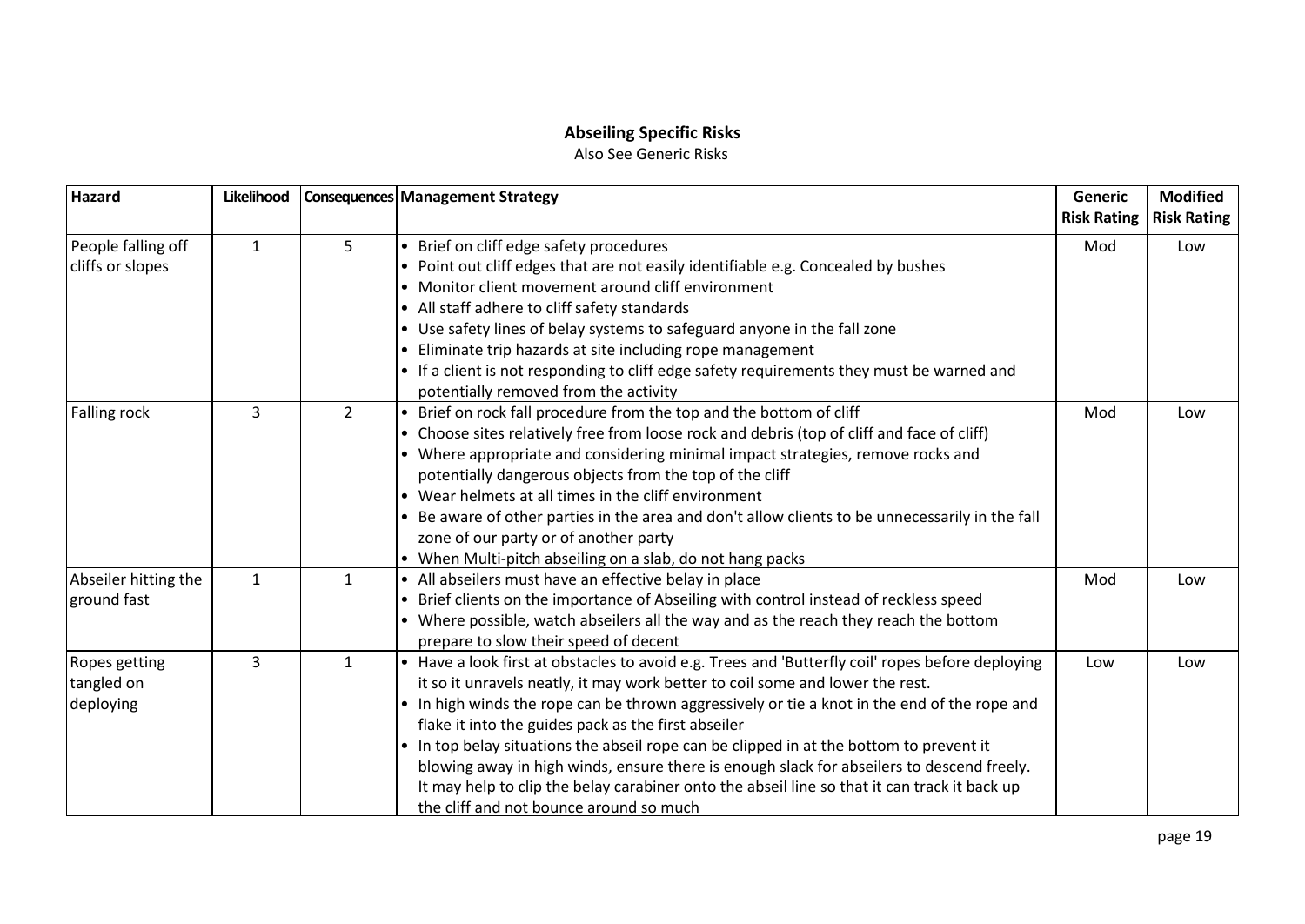| <b>Hazard</b>                                         | Likelihood     |                | Consequences Management Strategy                                                                                                                                                                                                                                                                                                                                                                                                                                                                          | <b>Generic</b>     | <b>Modified</b>    |
|-------------------------------------------------------|----------------|----------------|-----------------------------------------------------------------------------------------------------------------------------------------------------------------------------------------------------------------------------------------------------------------------------------------------------------------------------------------------------------------------------------------------------------------------------------------------------------------------------------------------------------|--------------------|--------------------|
|                                                       |                |                |                                                                                                                                                                                                                                                                                                                                                                                                                                                                                                           | <b>Risk Rating</b> | <b>Risk Rating</b> |
| Loss of<br>Communication<br>between guides            | 4              | $\mathbf{1}$   | • Hand signals are appropriate for the single pitch site we use in Katoomba, in high winds<br>and rain<br>• All abseil guides should have whistles on hand and establish back up methods of<br>communication                                                                                                                                                                                                                                                                                              | Low                | Low                |
| Client too scared to<br>Abseil                        | 5              | $\mathbf{1}$   | Manage by building rapport, identify fears early and talk about them to alleviate e.g. Fear<br>about rope strength, talk about how it is strong enough to hold a car. Perform an Assisted<br>Abseil                                                                                                                                                                                                                                                                                                       | Mod                | Low                |
| Failing equipment                                     | $\mathbf{1}$   | $\overline{2}$ | Equipment is inspected regularly, have an effective system of checking ropes between<br>trips to avoid taking out damaged ropes<br>• Check rope during flaking, use rope protection on edges, guides are careful as to how they<br>place the rope on the rock as they abseil<br>Always have at least a spare rope the length of the longest abseil. Guides have a spare<br>abseil device/carabineers/prussiks/sling to make an improvised harness if need be                                              | Low                | Low                |
| Client has a jam<br>in their abseil<br>device         | 3              | $\overline{2}$ | Check clients have all possible obstructions tucked away prior to abseiling including hair.<br>Remind clients to keep their fingers clear of the abseil device<br>$\bullet$<br>• Guides are confident and competent in running a crowd haul, z-drag 3:1 and 6:1, prussic<br>assist rescue and pluck off.                                                                                                                                                                                                  | Mod                | Low                |
| Client sustains<br>major injury<br>while on an abseil | 1              | 3              | Brief on overhang negotiation and tell clients what obstacles the abseil has before they<br>attempt it<br>Ensure clients abseil straight down to avoid swinging<br>Teach Abseilers "Brake" call and have prior knowledge of previous injuries in the group<br>• Safe and attentive operation of belay device from the guide. In bottom belay scenario<br>communicate with lower guide and if able, lower client to the ground.<br>Have a First Aid kit and relevant training and an emergency plan in WFP | Low                | Low                |
| Client drops their<br>abseil device                   | $\overline{3}$ | 1              | • Guides carry 2 abseil devices on their harness e.g. Figure 8 and ATC. Give the client your<br>Fig.8 and abseil on ATC/Munter hitch or cross crabs<br>• If it can be reached, collect gear and mark to be retired to prevent re-usage                                                                                                                                                                                                                                                                    | Low                | Low                |
| Primary anchor<br>fails e.g. sling xl<br>bolt         | $\mathbf{1}$   | $\overline{2}$ | Be prepared to leave gear behind and carry a bail sling to replace it<br>• Thoroughly inspect the anchor on arrival for wear marks/fraying/melting/UV damage etc.<br>• Always back up the anchor during testing<br>• Stop at failure and establish a new anchor before continuing the session                                                                                                                                                                                                             | Low                | Low                |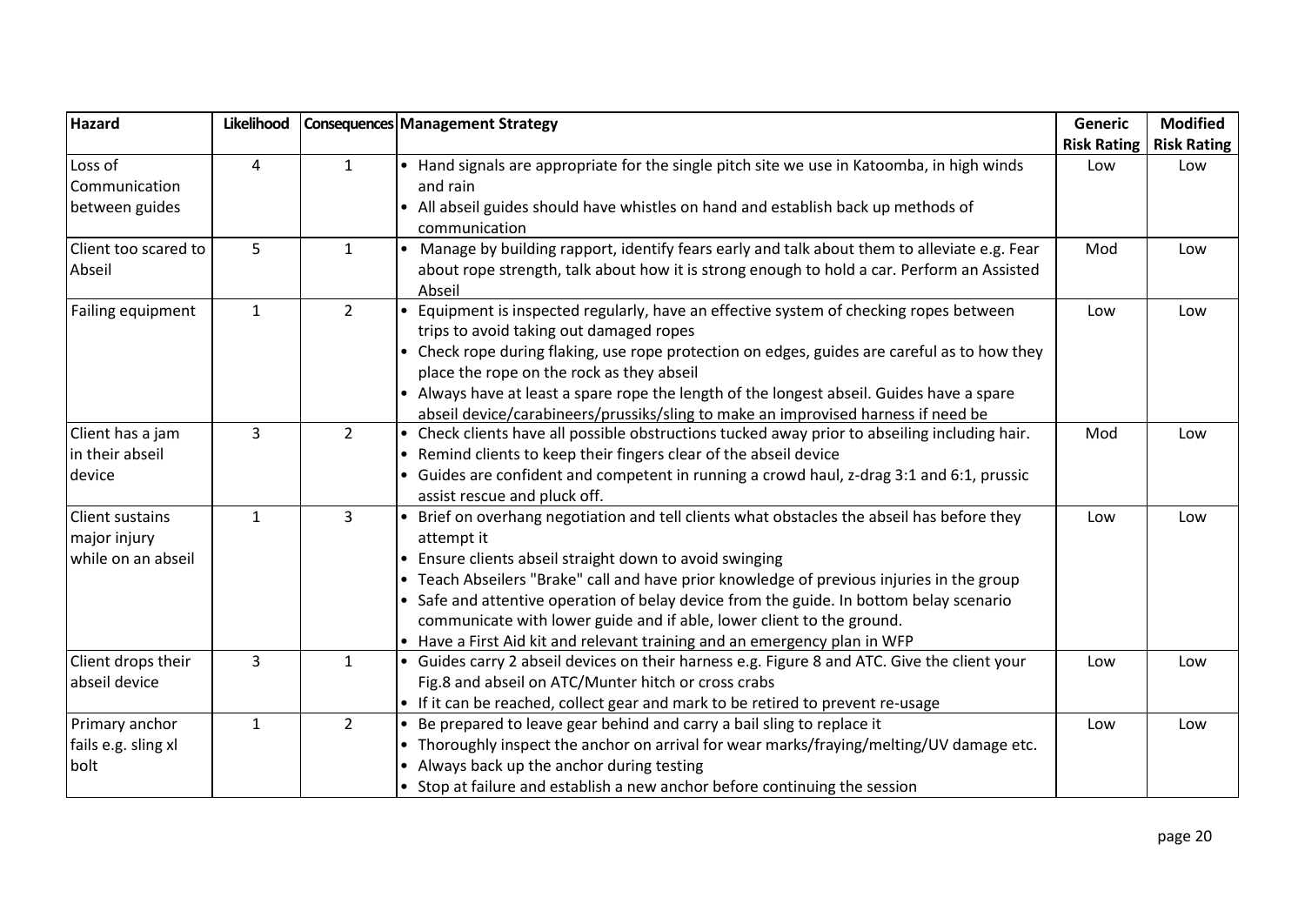| <b>Hazard</b>                                              | Likelihood   |              | Consequences Management Strategy                                                                                                                                                                                                                                                                                   | Generic                   | <b>Modified</b>           |
|------------------------------------------------------------|--------------|--------------|--------------------------------------------------------------------------------------------------------------------------------------------------------------------------------------------------------------------------------------------------------------------------------------------------------------------|---------------------------|---------------------------|
| Rope Burn to<br>abseil hand                                | 3            | $\mathbf{1}$ | Provide clients with a glove to protect their hand from rope burn on longer descents<br>• If clients clothing comes up let them know they can get a friction burn from rope running<br>against bare skin and to pull clothing down<br>Brief clients that after long and / or fast abseils their device may get hot | <b>Risk Rating</b><br>Low | <b>Risk Rating</b><br>Low |
| Scrapes during<br>edge or overhang<br>negotiation          | $\mathbf{1}$ | 1            | • Brief on negotiation<br>• Inform clients of obstacles on abseil                                                                                                                                                                                                                                                  | Mod                       | Mod                       |
| People getting lost<br>on tracks returning<br>from abseils | $\mathbf{1}$ | $\mathbf{1}$ | • Give specific directions on what to do when they get to the bottom<br>• Offer the option to come back in pairs or as a group<br>• Provide landmarks with descriptions<br>• Use traverse lines to assist moving from one abseil to another                                                                        | Low                       | Low                       |
| Damage/loss of<br>equipment                                | 4            | $\mathbf{1}$ | • Use rope protection as required<br>• Do not allow unattached gear near edges<br>• Teach clients to detach abseil device with gear always attached to the rope<br>• Check gear in and out of office                                                                                                               | Low                       | Low                       |
| <b>Equipment Failure</b>                                   | $\mathbf{1}$ | 1            | • Regular inspections<br>• SWL should never be exceeded<br>• Ensure correct loading of biners<br>• Retired equipment should be removed, marked and destroyed                                                                                                                                                       | Low                       | Low                       |
| Abseiler falling off<br>the rope                           | $\mathbf{1}$ | 4            | • Check that the rope reaches the bottom of the abseil or to where abseiler is going to exit<br>• the system<br>• If abseiling out of a bag, tie a knot in the end of the rope                                                                                                                                     | Low                       | Low                       |
| Person falling out<br>of harness                           | $\mathbf{1}$ | 4            | • Check each harness for correct fitting and position over hips as well as buckle closure<br>every time prior to abseiling<br>• For people with small hips or top-heavy body types, a chest harness should be used to<br>provide a higher attachment for the abseil device                                         | Low                       | Low                       |
| <b>Harness Hang</b><br>Syndrome (HHS)                      | $\mathbf{1}$ | 1            | • If a person has just been hanging on the rope for a long period of time, they must have a<br>break before going on the ropes again and briefed on HHS if appropriate<br>• For rescue practices, have person hanging to keep moving their legs                                                                    | Low                       | Low                       |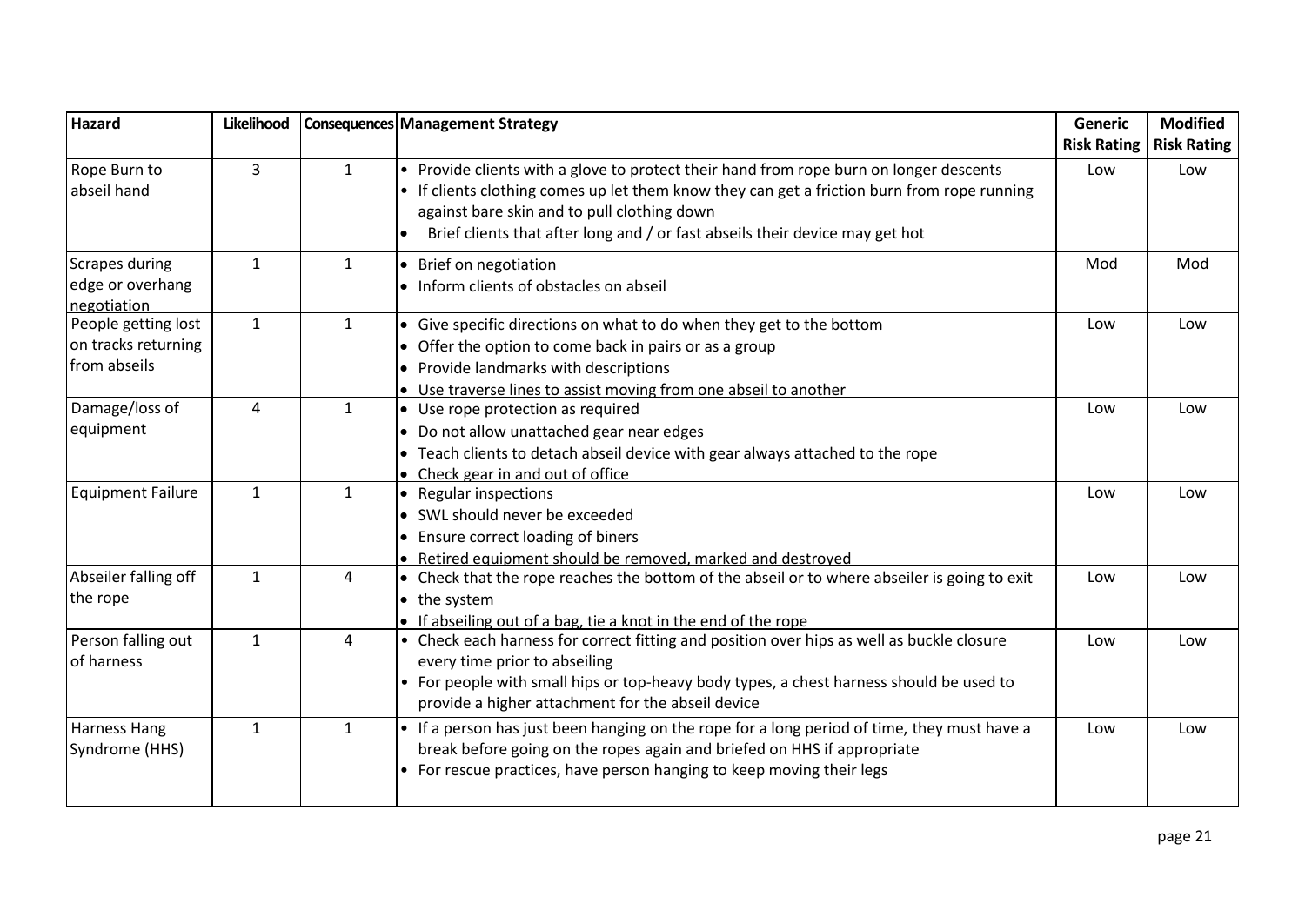| <b>Hazard</b>                                                                                                        | Likelihood |                | <b>Consequences   Management Strategy</b>                                                                                                                                                                                                                                                                                                                                                                   | Generic<br><b>Risk Rating</b> | <b>Modified</b><br><b>Risk Rating</b> |
|----------------------------------------------------------------------------------------------------------------------|------------|----------------|-------------------------------------------------------------------------------------------------------------------------------------------------------------------------------------------------------------------------------------------------------------------------------------------------------------------------------------------------------------------------------------------------------------|-------------------------------|---------------------------------------|
| Becoming<br>disconnected &<br>falling from<br>height                                                                 |            | 5.             | Two points of safety at all times<br>Perform safety checks rigorously                                                                                                                                                                                                                                                                                                                                       | Low                           | Low                                   |
| Shock loading<br>to equipment                                                                                        |            |                | Ensure all safety systems do not allow for a person to fall over an edge<br>Check for cross loading of carabineers<br>Ensure equalisation/load of anchors as appropriate                                                                                                                                                                                                                                    | Low                           | Low                                   |
| Abseiler inversion<br>negotiating top<br>edge, scares the<br>abseiler and other<br>participants<br>waiting to abseil | 3          | $\overline{2}$ | Use high anchor points where possible<br>• Top heavy clients to use a chest harness<br>When top belaying, break clients to prevent them letting too much rope out as they<br>negotiate the edge, when bottom belaying lift the rope to assist them or consider a v-lower<br>at the top may be appropriate to supplement bottom belay<br>Account for rope stretch for abseils with anchors far from the edge | Mod                           |                                       |
| l Client unable<br>to disconnect<br>from the<br>abseil rope                                                          |            |                | If client is cold and having trouble with fingers, have another person help them<br>detaching from the rope. Stop to warm client as soon as safe.<br>Teach how to disconnect during briefings                                                                                                                                                                                                               | Low                           | Low                                   |